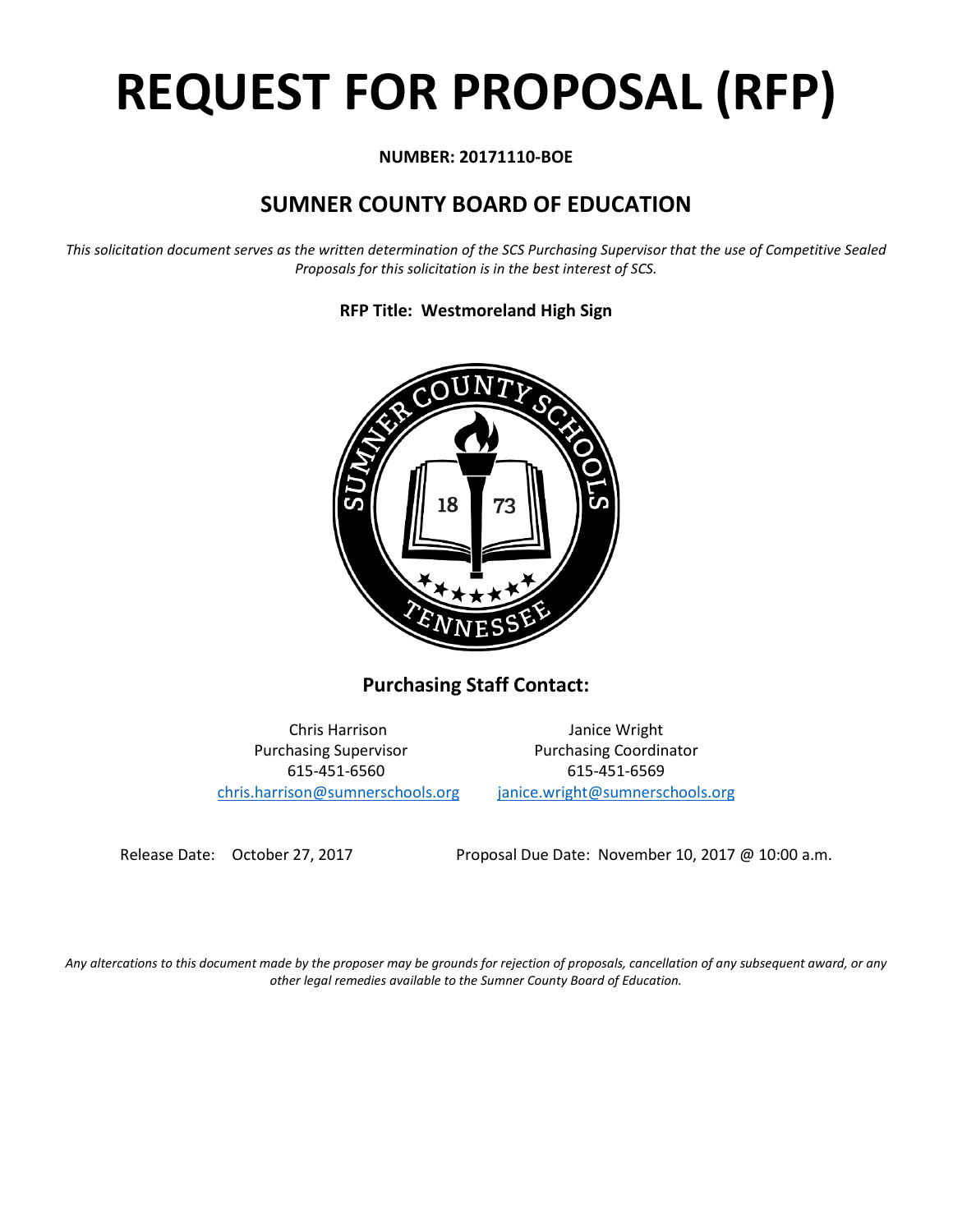# **NOTICE TO PROPOSERS**

There may be one or more amendments to this RFP. In order to receive communication for any such amendments issued specifically to this RFP, the proposer must provide a Notice of Intent to Propose to the Sumner County Board of Education (SCS) Purchasing Department. The proposer must utilize this form when submitting notice. The notice may be sent by email to: Purchasing Office, purchasing@sumnerschools.org. SCS will send amendments only to those proposers which complete and return this information by the deadline list in the RFP Schedule of Events (Section 4).

| <b>RFP Number:</b>      | 20171110-BOE Westmoreland High Sign                                                                                    |
|-------------------------|------------------------------------------------------------------------------------------------------------------------|
| Company Name:           |                                                                                                                        |
| <b>Mailing Address:</b> |                                                                                                                        |
|                         |                                                                                                                        |
|                         |                                                                                                                        |
| Phone Number:           |                                                                                                                        |
| <b>Contact Person:</b>  |                                                                                                                        |
| <b>Email Address:</b>   |                                                                                                                        |
|                         |                                                                                                                        |
| Authorized Signature    | <u> 1989 - Johann John Stone, markin amerikan basal dan berkembang dan berkembang dan berkembang dan berkembang da</u> |
| <b>Printed Name</b>     |                                                                                                                        |
| Date                    |                                                                                                                        |

Emailed amendments will be sent in a Microsoft Word (Office for Windows) or Portable Document Format (pdf) format. Any alterations to the document made by the proposer may be grounds for rejection of proposal, cancellation of any subsequent award or any other legal remedies available to the Sumner County Board of Education.

Amendments will also be posted on the SCS website **https://sumnerschools.org/index.php/current-bids-and-rfps** and attached to the solicitation listing as a PDF or WORD file. Check the particular solicitation on the Current Bids and RFPs webpage for any posted amendments.

By completing and returning this form, the Proposer has expressed its intent to provide a proposal for **20171110-BOE Westmoreland High Sign.**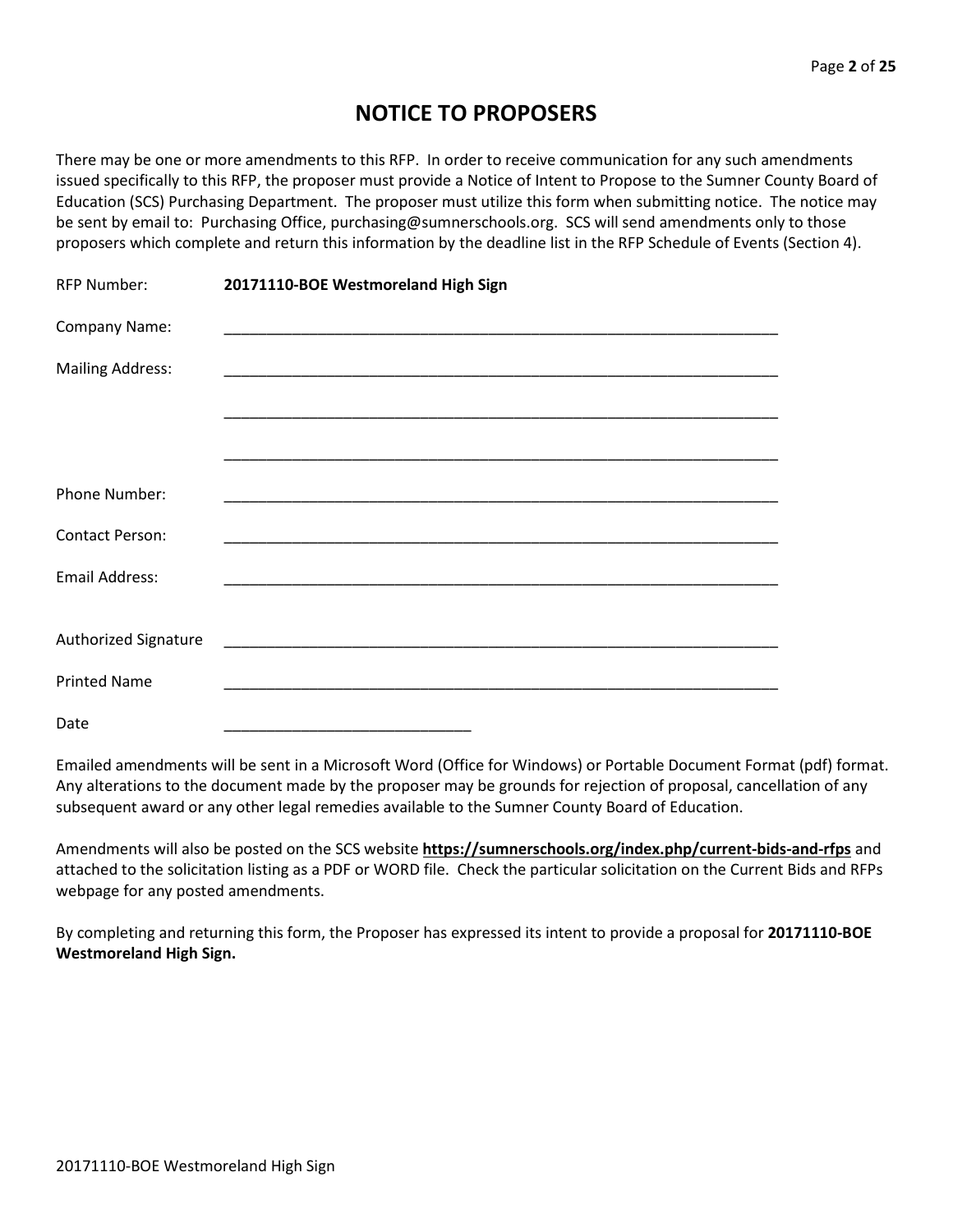# **TABLE OF CONTENTS**

- 1. Introduction/Overview
	- 1.1. Purpose
	- 1.2. Contact Information

# 2. Requirements

- 2.1. Contract Term
- 2.2. Scope of Work/Specifications
- 3. Source Selection and Contract Award
- 4. Schedule of Events
- 5. Instructions for Proposal
	- 5.1. Required Forms
	- 5.2. New Vendors
	- 5.3. Acknowledgement of Insurance Requirements
	- 5.4. Clarification and Interpretation of RFP
	- 5.5. Proposal Package
	- 5.6. Delivery of Proposals
	- 5.7. Evaluation of Proposals
	- 5.8. Request for Clarification of Proposals
	- 5.9. Protests
- 6. Attachments
	- 6.1. Contact Information
	- 6.2. Bid Form/Certification
	- 6.3. References
	- 6.4. Certification Regarding Debarment or Suspension
	- 6.5. Condition of Submitting Proposal
	- 6.6. Statement of Non-Collusion
	- 6.7. Attestation Re Personnel
	- 6.8. Drug Free Workplace Affidavit
	- 6.9. IRS Form W-9
		- \**An online, fillable version can be found at https://www.irs.gov/pub/irs-pdf/fw9.pdf*
	- 6.10. Standard Terms & Conditions
	- 6.11. Vendor Checklist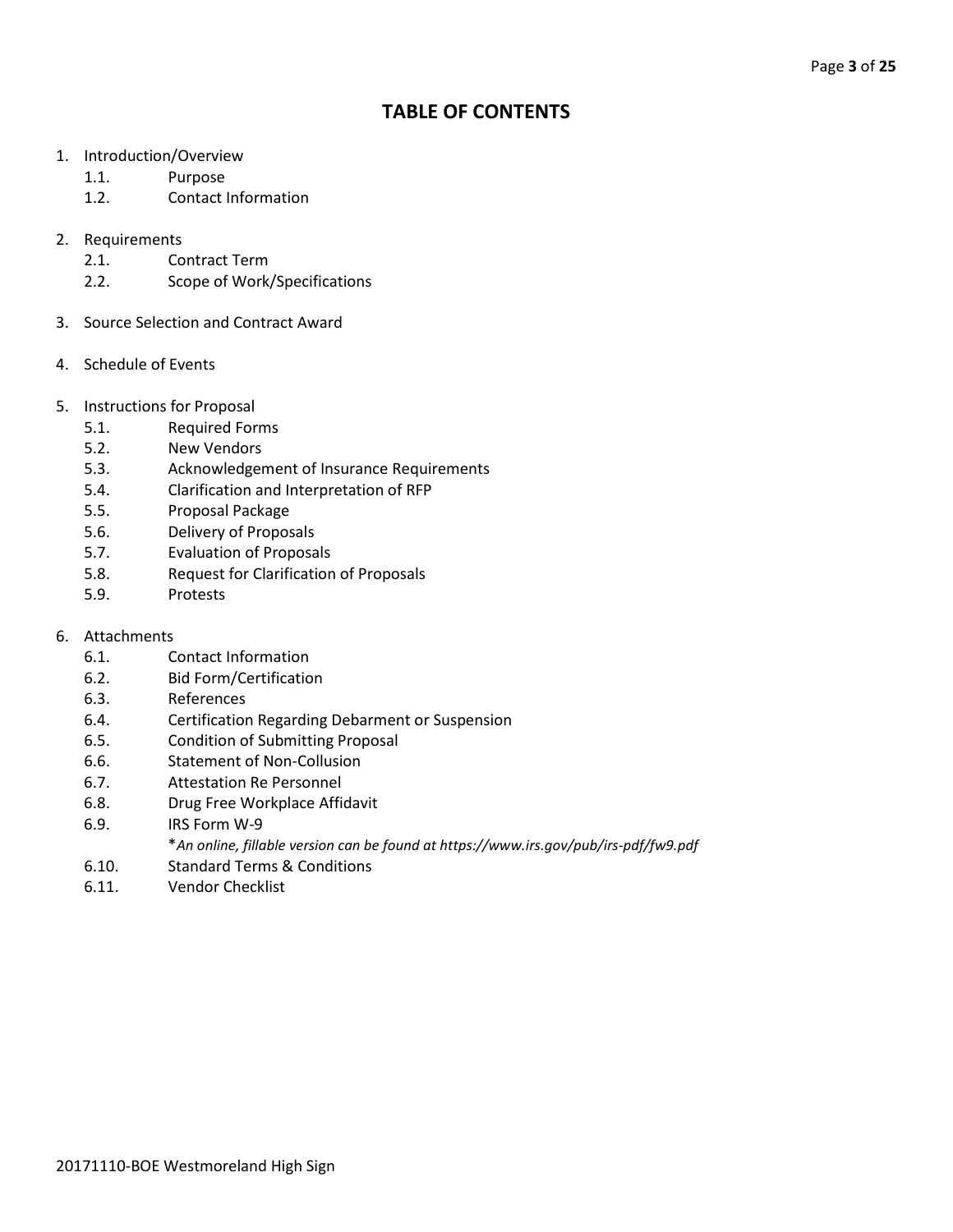#### 1. Introduction/Overview

#### 1.1. Purpose

The Sumner County Board of Education (SCS) is requesting sealed proposals for the manufacture and installation of an LED Message Center and Sign.

#### 1.2. Contact Information

Unauthorized contact regarding this RFP with employees or officials of SCS other than the Purchasing Supervisor named below may result in disqualification from this procurement process.

Interested parties must direct all communication regarding this RFP to the Purchasing Supervisor, who is SCSs only official point of contact for this RFP.

Chris Harrison Purchasing Supervisor 1500 Airport Road Gallatin, TN 37066 (615) 451-6560 chris.harrison@sumnerschools.org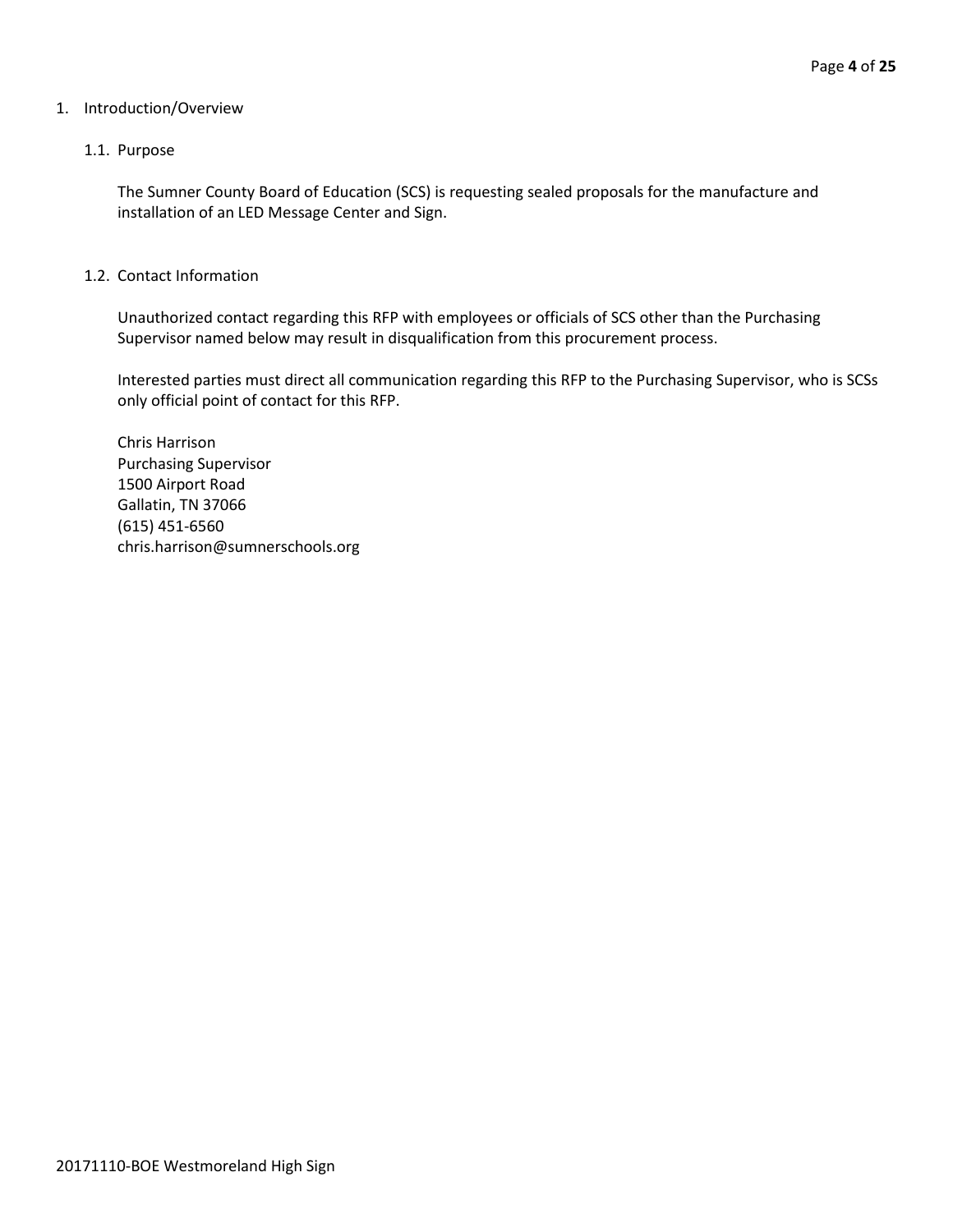# 2. Requirements

### 2.1. Contract Term

It is the intention of SCS to award a contract for a one-time purchase of materials and installation.

### 2.2. Scope of Work / Specifications

| Jobsite: | Westmoreland High School | Jobsite Contact: | <b>Rick Duffer</b> |
|----------|--------------------------|------------------|--------------------|
|          | 4300 Hawkins Drive       |                  | Principal          |
|          | Westmoreland, TN 37066   |                  | (615) 644-3395     |

The Contractor must include cost based on the following criteria:

- New, not used, equipment
- Delivery to jobsite
- Installation

\*The awarded bidder shall perform the following:

- o Coordinate installation with the Jobsite Contact and SCS Assistant Director for Facilities & Support Services.
- o Provide and obtain all necessary materials, equipment and labor.
- o Provide and obtain all necessary permits with Local, County, etc. agencies as required by law.
- o Schedule all necessary inspections with Local, County, etc. agencies as required by law.
- o Dispose of all generated waste materials in compliance with all Local, State and Federal guidelines, regulations and requirements.
- o Have properly trained and experienced staff to facilitate the specified services.
- Initial startup
	- o The Contractor shall demonstrate a fully operational LED Message Center and Sign.
- On-site Training
	- o The Contractor shall provide on-site training on the basic use of the LED Message Center communication hardware/software.
- Operation Manuals (electronic and/or print)

# **LED Module** (minimum specifications)

\*It is recommended that Contractors include product literature with their bid proposal.

- **Matrix Size**:
	- o The Contractor is to propose an appropriate size based on the location and intended use for a 9-12 grade public institution. The Contractor may propose up to three difference sizes. The size must coordinate with the size of the Top Sign Module.
	- o Must include water intrusion protection
	- o Double-face
	- o Display no less than four (4) lines of text with 24 characters across.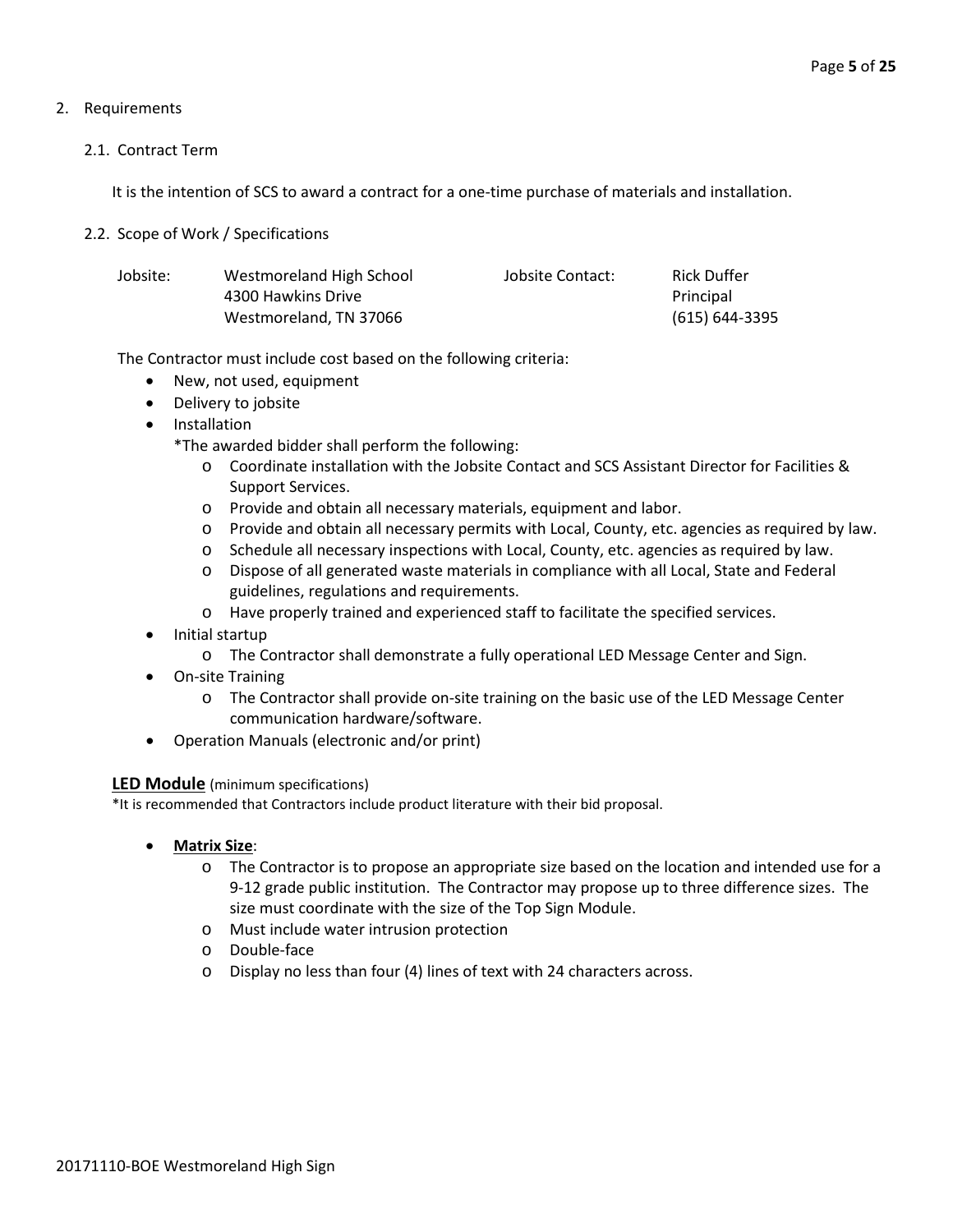# • **Medium Definition / Full Color**

- o Pixel Spacing: The Contractor must quote 20mm or equivalent displays.
- o Pixel Design: Each pixel must be separate one from another. No virtual or hybrid pixel technologies will be accepted. Each pixel must be comprised of 1 red, 1 green and 1 blue LED.
- o Color Capability: Must have the ability to display from a total color palette of no less than 1.15 quintillion colors.
- o Maximum brightness up to 10,000 nits. Dimming must be automated.
- o LEDs must be lifetime rated at 100,000 hours. Lifetime is defined as the point at which the LED degradation reaches 50% original brightness.
- o LED Module must be mounted to the front of the cabinet without being covered by a transparent face.
- o Must contain a temperature control feature to protect the module should temperature exceed predetermined thresholds.

# • **Software & Content Management**

- o Software must include 1 License, at a minimum
- o Software must be compatible with Windows software
- o Must include a pre-loaded content CD/Flash Drive with pre-produced content files formatted to the display size being proposed.
- o Must include password protection.
- o The Contractor must indicate any recurring costs for the software.
- o Communication with LED Module may be via Wireless Ethernet or Cell Modem. Indicate the cost difference if both is available.

#### • **Miscellaneous**

o Must include temperature sensor for real time display of temperature

#### • **Cabinet**

- o Extruded aluminum cabinet
- o Gloss black polyurethane finish

#### • **Manufacturer**

- o Must have a U.S. based manufacturing facility.
- o Must have a minimum of 8 years continuous experience manufacturing LED display modules and display cabinets.
- o LED Message Center and Cabinet must be manufactured by the same company.

#### • **Warranty**

o LED Module shall carry a minimum of a 5-year parts warranty.

#### • **Service**

- o The Contractor must be able to provide continued support service, after installation.
- o The Contractor must be able to handle all service requests and not subcontract to a third party.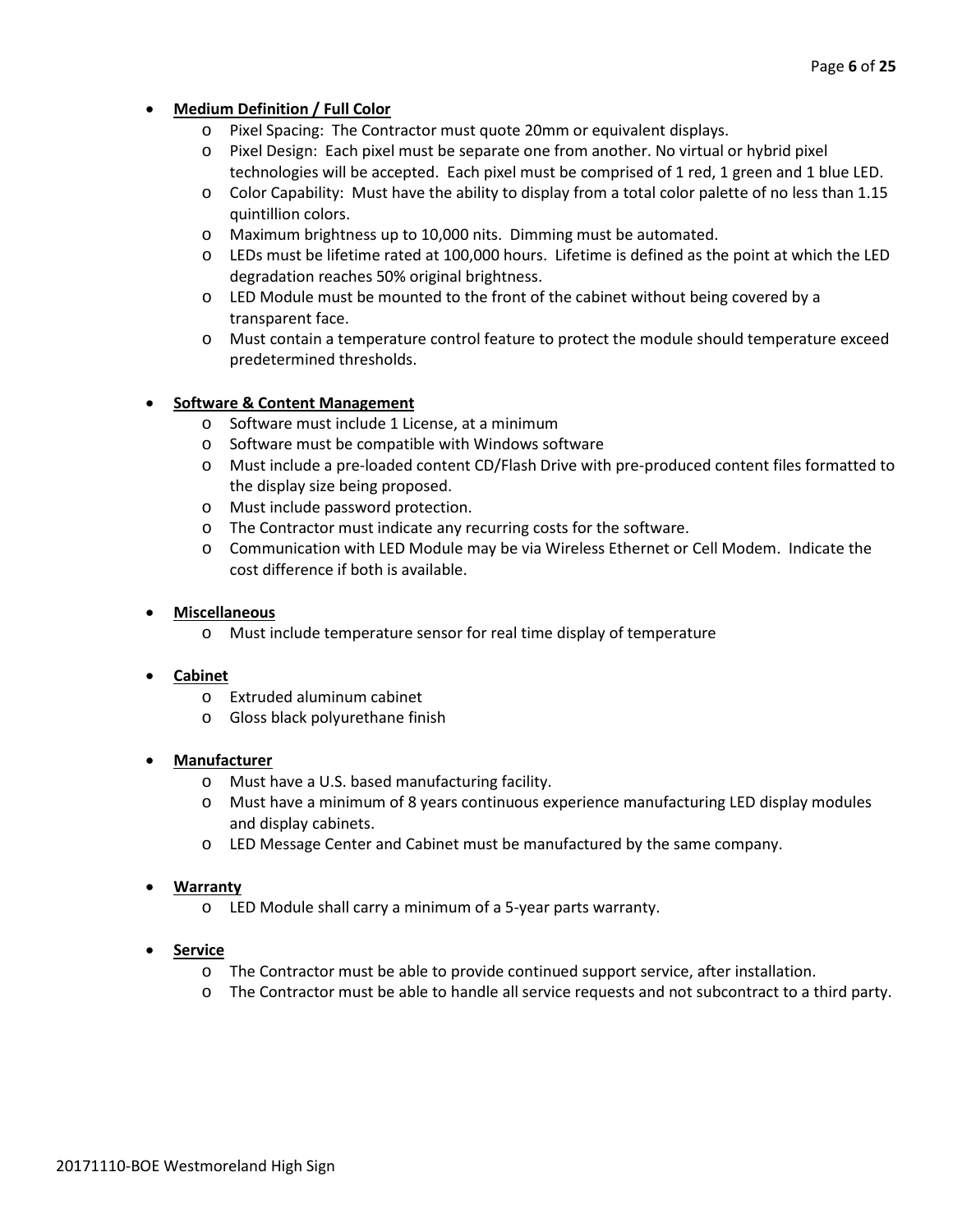### **Top Sign Module** (minimum specifications)

- **Copy:**
	- o Westmoreland High School and LOGO
	- o Prior to production, the final design to be approved by Rick Duffer, WHS Principal, or designee.

# • **Approximate Size**

o The Contractor is to propose an appropriate size based on the location and intended use. The Contractor may propose up to three different sizes. The size must coordinate with the size of the LED Module.

# • **Cabinet:**

- o Extruded Aluminum Cabinet
- o Finished in enamel
- **Faces**:
	- o Pan Formed High Impact Polycarbonate Plastic (Lexan) Solar Grade
	- o Double faced
	- o Embossed Copy, decorated second service
	- o Graphics must be resistant to fading (NO VINYL)
	- o Internal Illuminated
	- o Must be removeable for service
- Furnish and Install one (1) automatic electric photocell (industrial grade)

# **Mount**

- **Height**: 8ft. minimum (from grade to bottom of LED Module). Overall height (LED Module and Top Sign Module) not to exceed 16ft.
- **Cowling**: Must create a pedestal appearance. Must be painted with industrial grade enamel.
- Installation must meet wind load requirements for the area.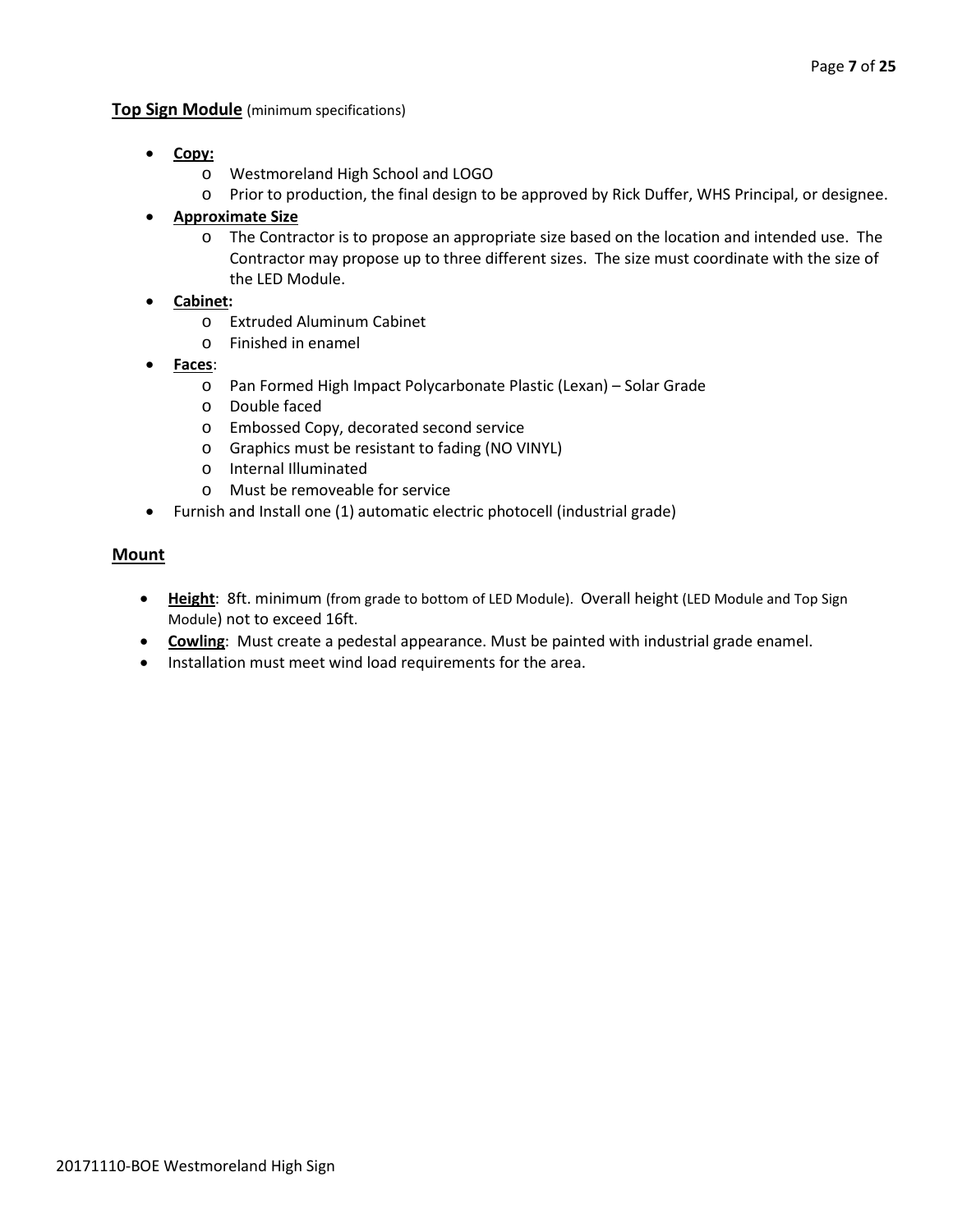- 3. Source Selection and Contract Award
	- Award(s), if made, will be made to the Responsive and Responsible proposer(s) whose proposal is most advantageous to SCS, taking into consideration price and the other evaluation criteria set forth in the RFP.
		- o General Criteria to be determined "Responsive"
			- Does the proposal include all required information, included completed attachment forms and affidavits?
			- Was the proposal delivered on or before the stated deadline? Did it include the required number of copies (hard & electronic)?
		- o General Criteria to be determined "Responsible"
			- Does the Proposer demonstrate an understanding of SCSs needs and proposed approach to the project?
			- **Does the Proposer possess the ability, capacity, skill and financial resources to provide the** service?
			- Can the Proposer take upon itself the responsibilities set forth in the RFP and produce the required outcomes in a timely fashion?
			- **Does the Proposer have the character, integrity, reputation, judgement, experience and** efficiency required for the project?
	- SCS reserves the right to enter into discussions with Proposers which have submitted proposals determined to be reasonably like of being considered for selection to assure a full understanding of and responsiveness to the RFP requirements. Every effort shall be afforded to assure fair and equal treatment with respect to the opportunity for discussion and/or revision of their respective proposals. Revisions may be permitted after the submission and prior to the award for the purpose of obtaining the best offers.
	- SCS reserves the right to negotiate price and contract terms and conditions with the most qualified proposer(s) to provide the requested service. If a mutually beneficial agreement with the highest ranked firm is not reached, SCS reserves the right to enter into contract negotiations with the next highest ranked proposer and continue this process until an agreement is reached.
	- Upon mutual agreement by both parties, SCS shall grant the right to extend the terms, conditions and prices of contract(s) awarded from this RFP to other Institutions (such as State, Local and/or Public Agencies) who express an interest in participating in any contract that results from this RFP. Each of the "piggyback" Institutions will issue their own purchasing documents for purchase of the goods/services. Proposer agrees that SCS shall bear no responsibility or liability for any agreements between Proposer and the other Institution(s) who desire to exercise this option.
- 4. Schedule of Events

| <b>RFP Issued</b>                                  | October 27, 2017               |
|----------------------------------------------------|--------------------------------|
| <b>Pre-Bid Meeting</b> (if required)               | N/A                            |
| <b>RFP Submission DEADLINE</b>                     | November 10, 2017 @ 10:00 a.m. |
| <b>Board Approval Date ESTIMATED (if required)</b> | November 14, 2017              |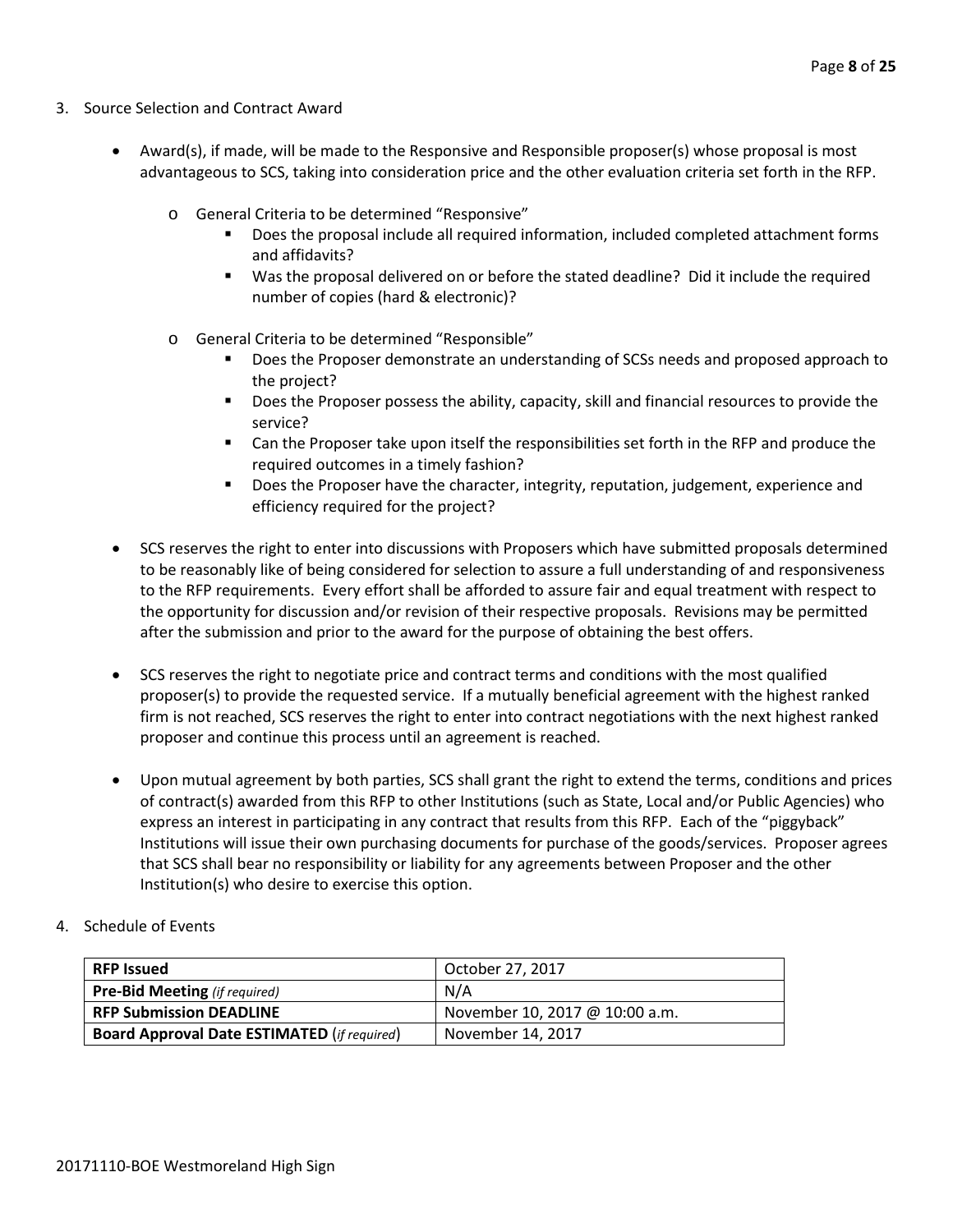### 5. Instructions for Proposal

# 5.1. Required Forms

- Proposer must complete and submit the Attachments in Section 6. Attachments may be omitted depending on the RFP requirements. Refer to the Table of Contents for omitted Attachments.
- Evidence of a valid State of Tennessee Business License and/or Sumner County Business License. For all vendors with annual purchases in excess of \$50,000; a business license must be on file with the SCS Finance Department.
- Copy of State of Tennessee License (if applicable) in respective field.
- If applicable, the Proposer must include a copy of the contract(s) the Proposer will submit to be signed.

# 5.2. New Vendors

- To comply with Internal Revenue Service requirements, all vendors who perform any type of service are required to have a current IRS Form W-9 on file with the SCS Finance Department. It is a mandatory requirement to complete the IRS Form W-9 (Attachment 6.9) included in this RFP.
- To comply with the Tennessee Lawful Employment Act (50-1-702 and 50-1-703), non-employees (individuals paid directly by the employer in exchange for the individual's labor or services) must have on file one (1) of the following documents:
	- o A valid Tennessee driver's license or photo identification;
	- o A valid driver's license or photo identification from another state where the license requirements are at least as strict as those in Tennessee;
	- o A birth certificate issued by a U.S. state, jurisdiction or territory;
	- o A U.S. government issued certified birth certificate;
	- o A valid, unexpired U.S. passport;
	- o A U.S. certificate of birth abroad (DS-1350 or FS-545)
	- o A report of birth abroad of a U.S. citizen (FS-240);
	- o A certificate of citizenship (N560 or N561);
	- o A certificate of naturalization (N550, N570 or N578);
	- o A U.S citizen identification card (I-197 or I-179); or
	- o Valid alien registration documentation or other proof of current immigration registration recognized by the United States Department of Homeland Security that contains the individual's complete legal name and current alien admission number or alien file number (or numbers if the individual has more than one number).

#### 5.3. Acknowledgement of Insurance Requirements

By submitting a proposal, Proposer acknowledges that it has read and understands the insurance requirements for the proposal. The Proposer who may have employees, contractors or agents working on SCS properties shall carry current certificates for general and professional liability insurance of \$1,000,000 and for workers' compensation of a minimum of \$5000,000. The owner or Principal of each Proposer must also be insured by workers' compensation if they perform any of the services on SCS properties. There will be no exceptions to the insurance requirement. Proposer also understands that the evidence of required insurance must be submitted within fifteen (15) working days following notification of its offer being accepted; otherwise, SCS may rescind its acceptance of the Proposers proposal.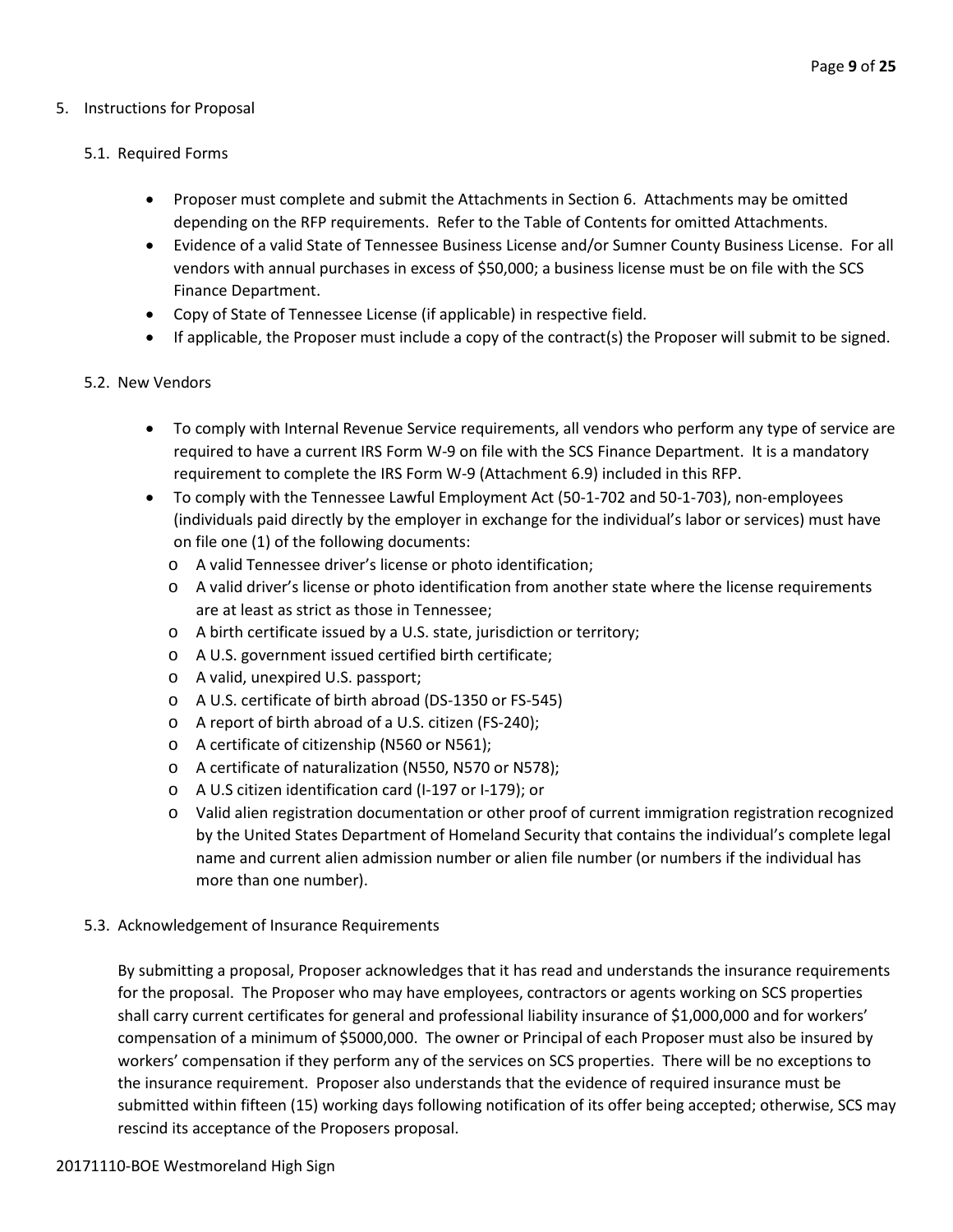5.4. Clarification and Interpretation of RFP

The words "must" and "shall" in the RFP indicate mandatory requirements. Taking exception to any mandatory requirement shall be considered grounds for rejection. There are other requirements that SCS considers important but not mandatory. It is important to respond in a concise manner to each section and submit an itemized list of all exceptions.

5.5. Proposal Package

The package containing the proposal must be sealed and clearly marked on the outside of the package: **"20171110-BOE Westmoreland High Sign" DO NOT OPEN**

All sealed proposals packages must include all of the following. Any sealed proposals are subject to rejection as non-conforming if any applicable item is not included.

- One (1) Complete Original
- Two (2) additional copies of the Original
- One (1) electronic format (CD/USB Drive)
- Original Signature on Original Proposal. NO copied or digital signatures.

The outside of the proposal package must be labeled as follows (if applicable):

- 1. Name of Company and Principal Owner, Business License Number, Expiration Date and License Classification.
- 2. In addition to Item 1, the same is applicable to masonry contractors if the work performed is > \$100,000.
- 3. In addition to Item 1, the same is applicable to HVAC, electrical, plumbing or A/C contractors if the work performed is > \$25,000.
- 4. In addition to Item 1, the same is applicable plus the Department of Environment & Conservation License Number and Classification, applicable to geothermal contractors if the work performed is > \$25,000.
- 5. If the prime contractor performs the masonry portion of the project or any of the above listed contractor skill sets and the work performed is > \$100,000; it must be so designated.
- 6. Only one (1) contractor in each classification listed shall be written on the bid envelope.
- 5.6. Delivery of Proposals

Sealed proposals will be accepted until **November 10, 2017 @ 10:00 a.m. Local Time**. Proposals received after that time will be deemed invalid. Vendors mailing proposal packages must allow sufficient time to ensure receipt of their package by the time specified. There will be no exceptions. Proposals will be opened and read aloud. The reading of the bids will begin at **10:00 a.m. Local Time**.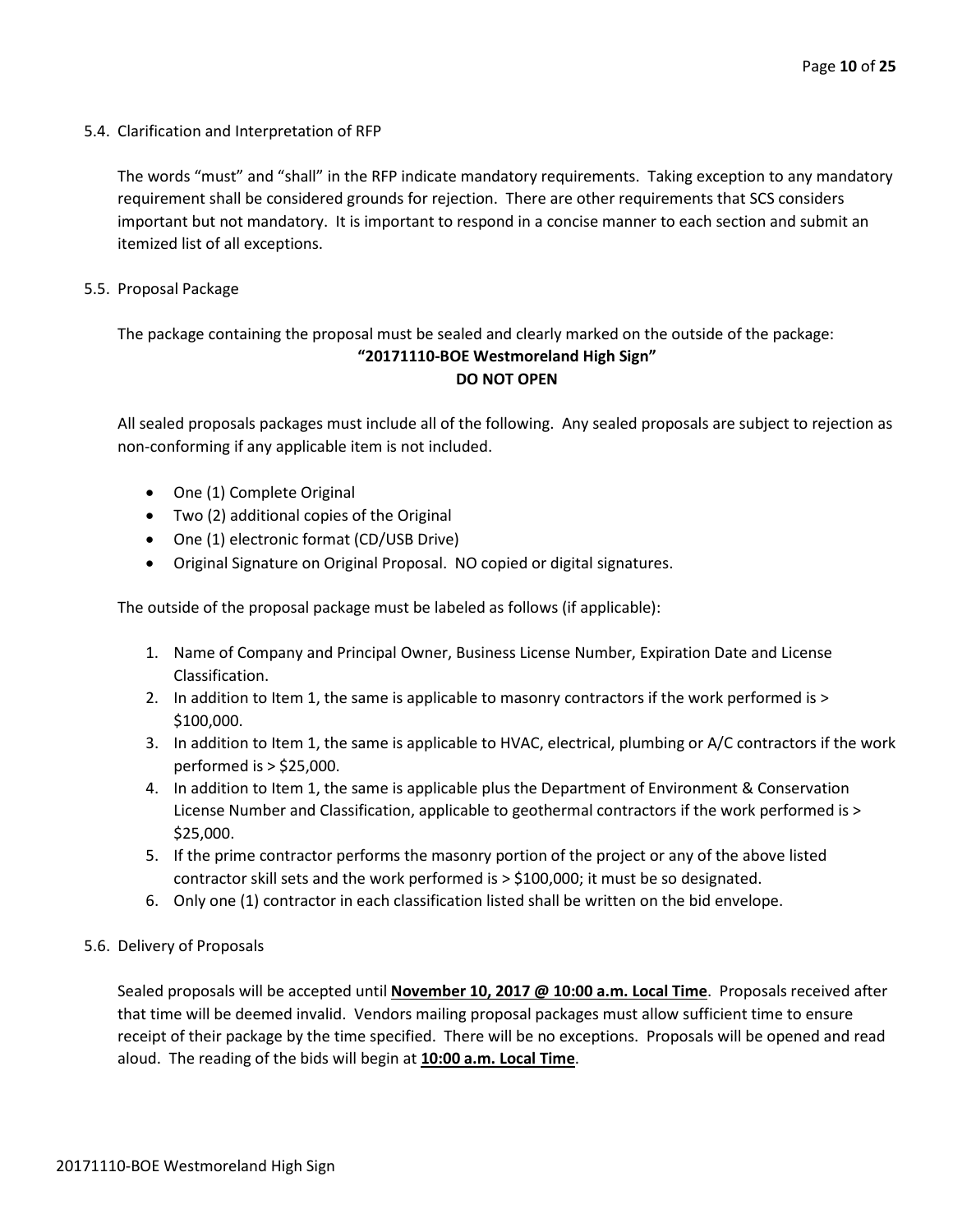Due to the nature of deliveries to the SCS Support Services Facility by carriers such as UPS, FedEx and such like; the proposal package will be accepted if the date and time on the delivery confirmation are indicated to be on or before the Proposal Deadline.

Delivery Address: Sumner County Board of Education Attn: Purchasing Supervisor 1500 Airport Road Gallatin, TN 37066

#### 5.7. Evaluation of Proposals

The SCS Purchasing Supervisor will first examine the proposals to reject those that are clearly non-responsive to the stated requirements. Proposers who are determined to be non-responsive and/or non-responsible will be notified of this determination.

The evaluation process will include the following factors:

- Proposed Approach and Timeline
- Company Experience and Qualifications
	- o The nature and scope of the Proposers business.
	- o The number of years the Proposer has been licensed to do business.
	- o The number of years the Proposer has been providing the requested services.
	- o How many similarly sized or larger K-12 clients have you contract with?
- Compensation/Price Data
	- o Address all costs associated with performance of the contracted services.
- Past Performance and References
	- o Provided a minimum of three (3) client references for similar projects in size and scope successfully completed by Proposer within the last three (3) years. Attachment 6.3.
	- o SCS may also consider other sources of pertinent past performance information, including the districts own experience with the Proposer.

#### 5.8. Request for Clarification of Proposals

Requests for clarification of proposals shall be distributed by the Purchasing Supervisor in writing (or email).

#### 5.9. Protests

In the event that any interested party finds any part of the listed specifications, terms or conditions to be discrepant, incomplete or otherwise questionable in any respect; it shall be the responsibility of the concerned party to notify the SCS Purchasing Office of such matters immediately upon receipt of the RFP. All notifications must be sent to the Purchasing Supervisor via email at [purchasing@sumnerschools.org.](mailto:purchasing@sumnerschools.org)

Any actual or prospective Proposer who is aggrieved in connection with the RFP or award of a contract may protest to the Purchasing Supervisor and/or the Sumner County Board of Education at its regularly scheduled meeting.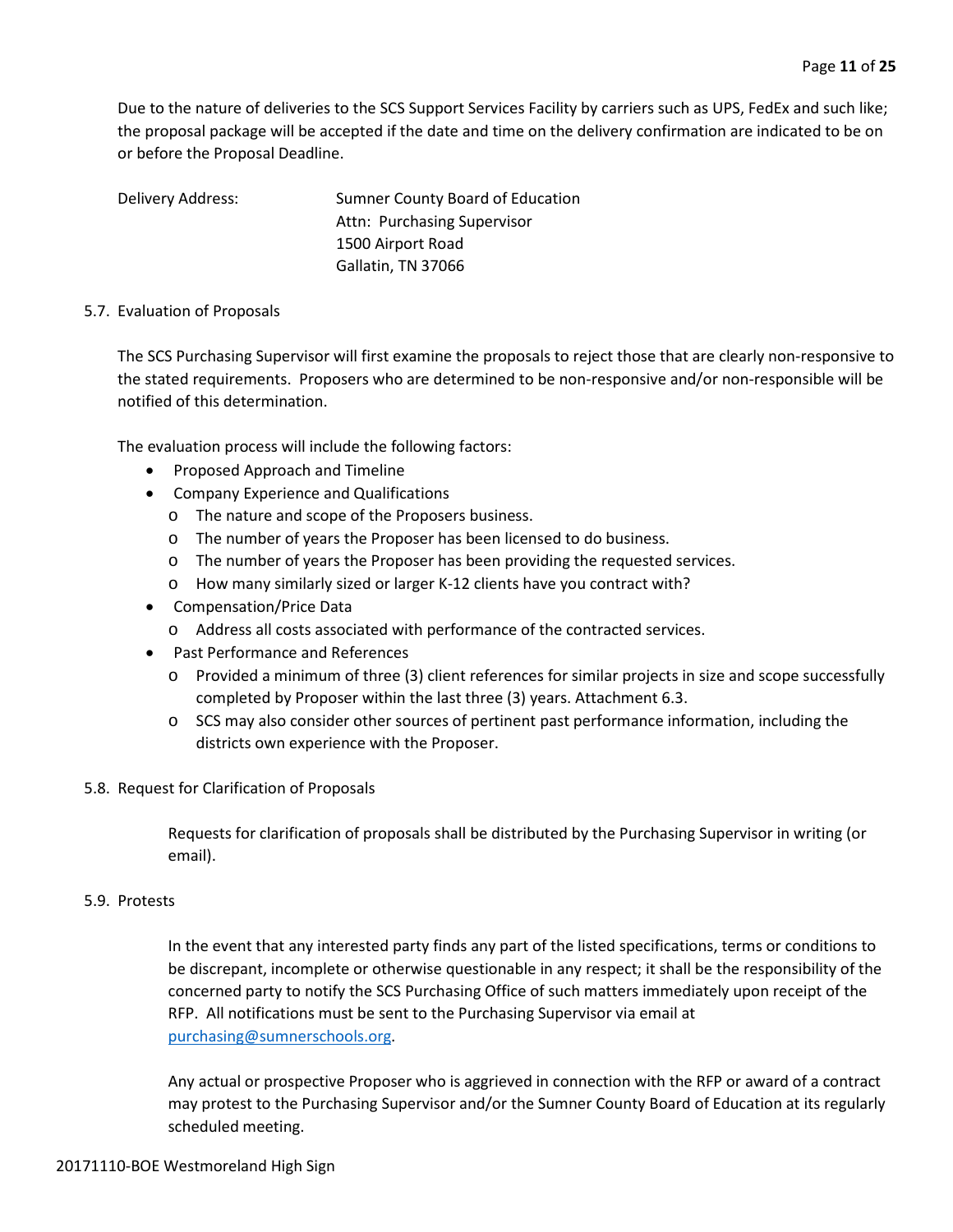#### **ATTACHMENT 6.1 - Contact Information**

| <b>Company Legal Name:</b>                 |          |
|--------------------------------------------|----------|
| <b>Company Official Address:</b>           |          |
|                                            |          |
| Company Web Site (URL):                    |          |
|                                            |          |
| Contact Person for project administration: |          |
|                                            |          |
|                                            |          |
|                                            |          |
|                                            | (office) |
|                                            | (mobile) |
|                                            |          |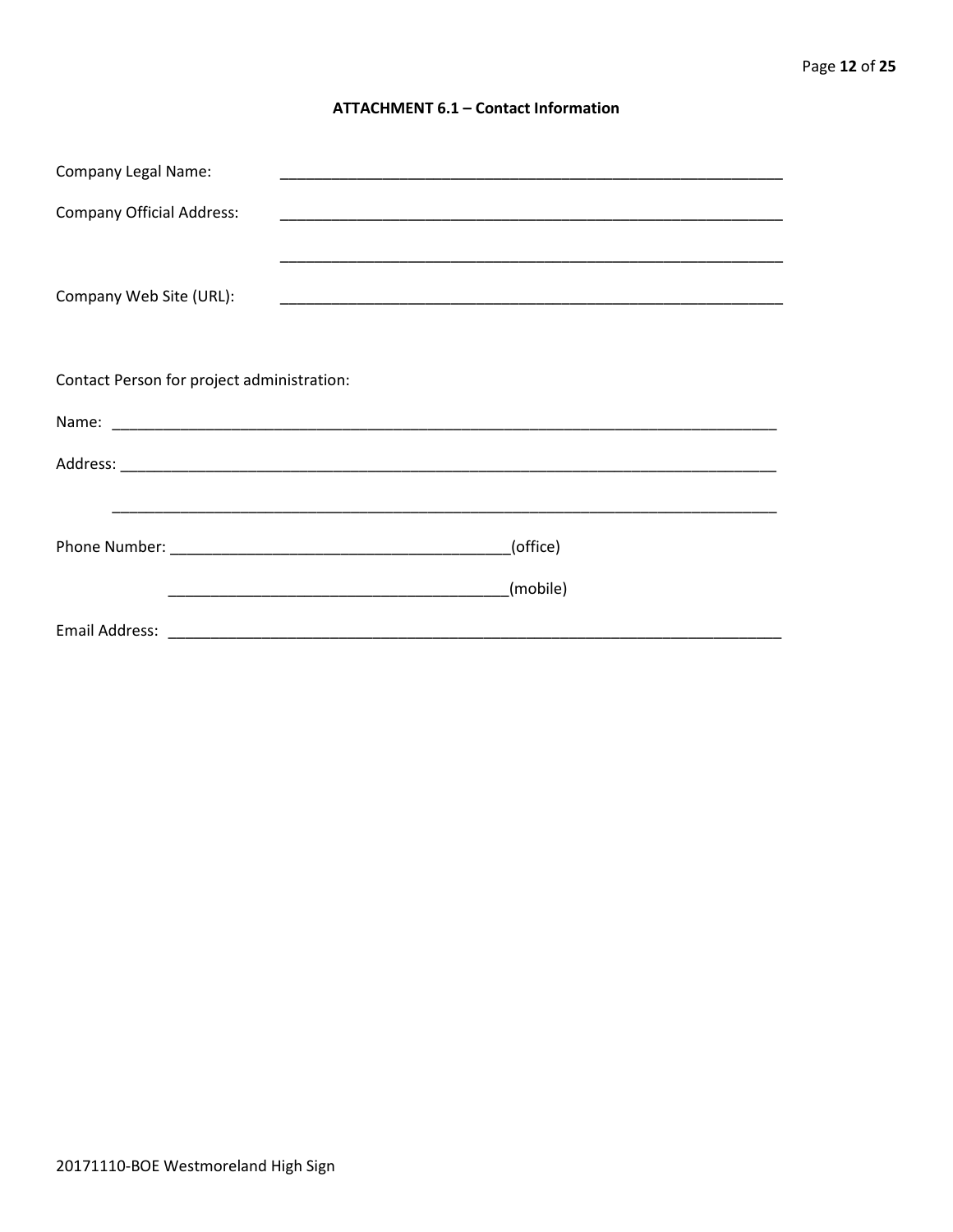

Attn: Purchasing Supervisor 1500 Airport Road Gallatin, TN 37066

# **ATTACHMENT 6.2 – Bid Form/Certification 20171110-BOE Westmoreland High Sign**

Date \_\_\_\_\_\_\_\_\_\_\_\_\_\_\_\_\_\_\_\_\_\_\_\_\_\_\_\_\_\_\_\_ I, \_\_\_\_\_\_\_\_\_\_\_\_\_\_\_\_\_\_\_\_\_\_\_\_\_\_\_\_\_\_\_\_\_\_\_\_\_\_\_\_\_\_\_\_\_\_\_\_\_\_\_\_\_\_\_\_\_\_\_\_\_\_\_\_\_, a duly authorized representative of

\_\_\_\_\_\_\_\_\_\_\_\_\_\_\_\_\_\_\_\_\_\_\_\_\_\_\_\_\_\_\_\_\_\_\_\_\_\_\_\_\_\_\_\_\_\_\_\_\_\_\_\_\_\_\_\_\_\_\_\_\_\_\_\_\_\_ hereby submit our bid for **20171110-**

**BOE Westmoreland High Sign** in accordance with the specifications and instructions set forth in these bid documents.

| <b>DESCRIPTION</b>                                     | <b>SIGN SIZES</b> |                  |                  |  |  |  |  |
|--------------------------------------------------------|-------------------|------------------|------------------|--|--|--|--|
|                                                        | <b>OPTION #1</b>  | <b>OPTION #2</b> | <b>OPTION #3</b> |  |  |  |  |
| 20mm Resolution LED Sign +<br><b>Illuminated Faces</b> |                   |                  |                  |  |  |  |  |
| <b>Estimated Lead Time:</b>                            |                   |                  |                  |  |  |  |  |

\*The Contractor is not required to propose multiple sizes.

\*\*Use a separate page for any NOTES related to the bid submittal.

| (street) | (city, state, zip) |
|----------|--------------------|
|          |                    |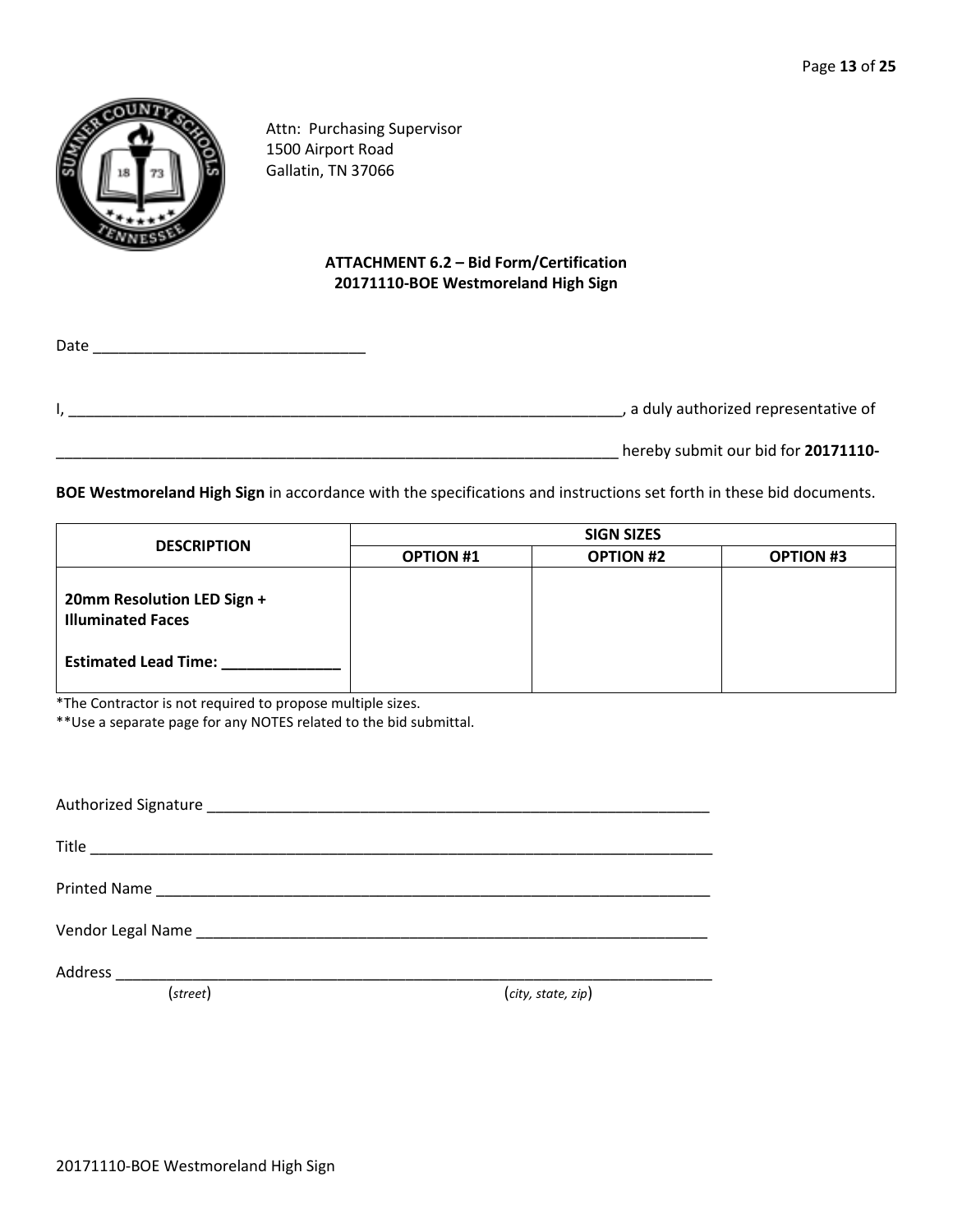| <b>ATTACHMENT 6.3 - References</b> |  |  |
|------------------------------------|--|--|
|------------------------------------|--|--|

\*Proposers may copy this page and submit additional references.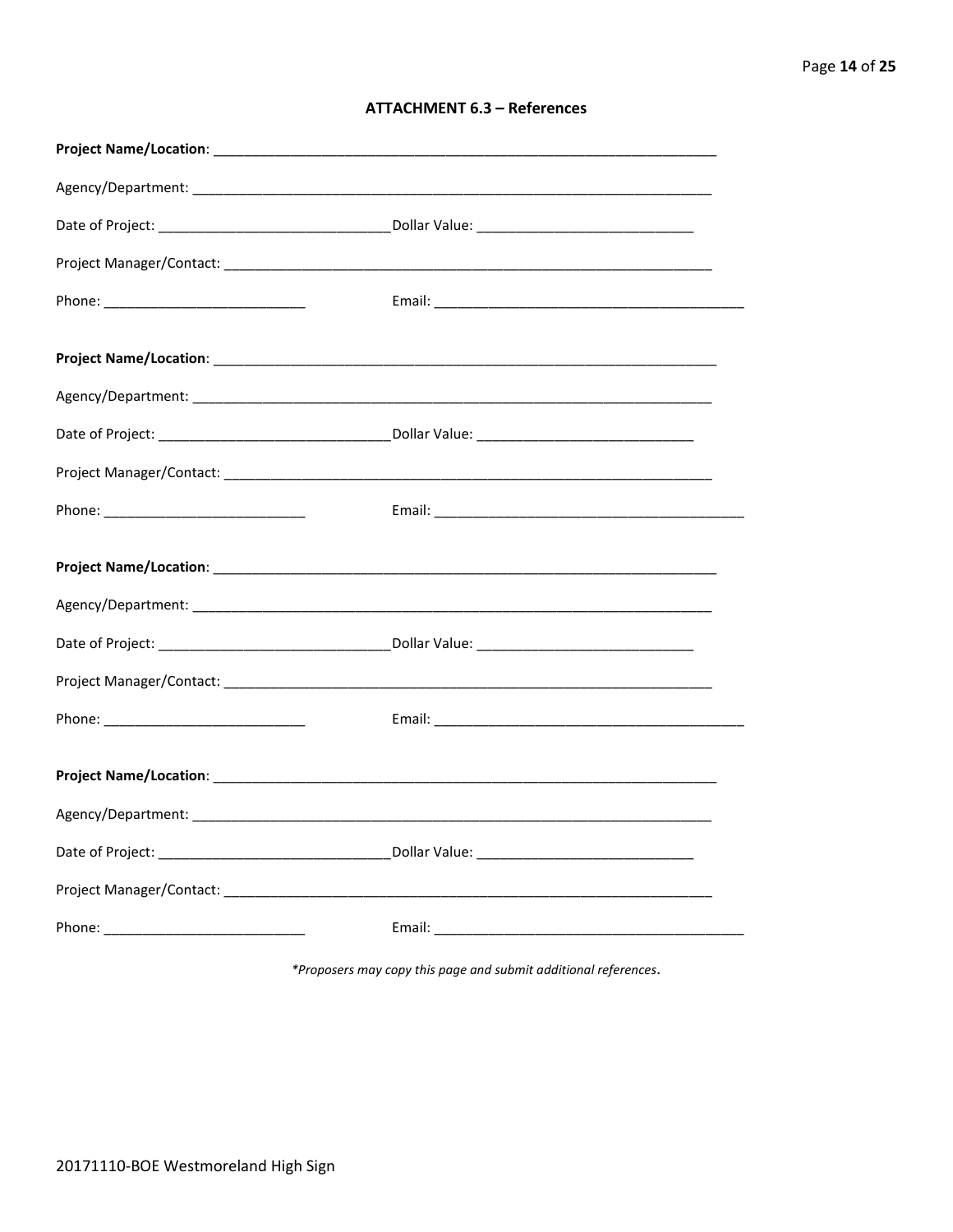#### **ATTACHMENT 6.4 – Certification Regarding Debarment or Suspension**

The prospective participant certifies, to the best of its knowledge and belief, that it and its principals:

- Are not presently debarred, suspended, proposed for debarment, declared ineligible or voluntarily excluded from participation in transactions under federal non-procurement programs by any federal department or agency;
- Have not, within the three year period preceding the proposal, had one or more public transactions (federal, state or local) terminated for cause or default; and
- Are not presently indicated or otherwise criminally or civilly charged by a government entity (federal, state or local) and have not, within the three year period preceding the bid, been convicted or had a civil judgement rendered against it:
	- $\circ$  For the commission of fraud or a criminal offense in connection with obtaining, attempting to obtain or performing a public transaction (federal, state or local) or a procurement contract under such a public transaction;
	- o For the violation of federal or state antitrust statutes, including those proscribing price fixing between competitors, the allocation of customers between competitors, or bid rigging; or
	- o For the commission of embezzlement, theft, forgery, bribery, falsification or destruction of records, making false statements, or receiving stolen property.

\_\_\_\_\_\_\_\_\_\_\_\_\_\_\_\_\_\_\_\_\_\_\_\_\_\_\_\_\_\_\_\_\_\_\_\_\_\_\_\_\_\_\_\_\_\_\_\_\_\_\_\_

I understand that a false statement on this certification may be grounds for the rejection of this proposal or the termination of the award. In addition, under 18 U.S.C. 1001, a false statement may result in a fine of up to \$10,000 or imprisonment for up to five years, or both.

Name of Participating Agency: \_\_\_\_\_\_\_\_\_\_\_\_\_\_\_\_\_\_\_\_\_\_\_\_\_\_\_\_\_\_\_\_\_\_\_\_\_\_\_\_\_\_\_\_\_\_\_\_\_\_\_\_\_\_\_\_\_\_\_\_

Name and Title of Authorized Representative: \_\_\_\_\_\_\_\_\_\_\_\_\_\_\_\_\_\_\_\_\_\_\_\_\_\_\_\_\_\_\_\_\_\_\_\_\_\_\_\_\_\_\_\_\_\_\_

Signature of Authorized Representative: \_\_\_\_\_\_\_\_\_\_\_\_\_\_\_\_\_\_\_\_\_\_\_\_\_\_\_\_\_\_\_\_\_\_\_\_\_\_\_\_\_\_\_\_\_\_\_\_\_\_\_\_

Date: \_\_\_\_\_\_\_\_\_\_\_\_\_\_\_\_\_\_\_\_\_\_\_\_\_\_\_\_

\_\_\_\_ I am unable to certify to the above statement. Attached is my explanation.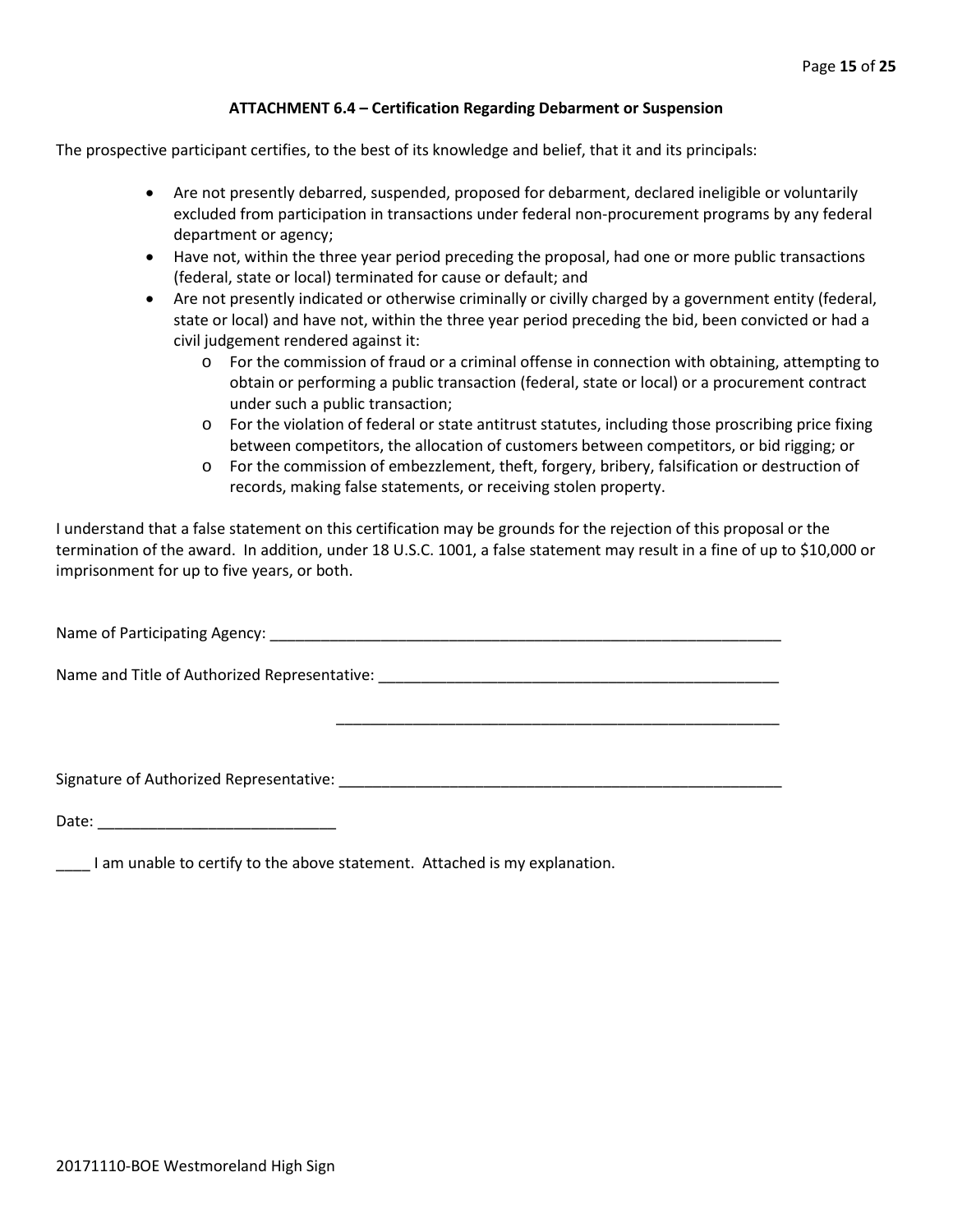#### **ATTACHMENT 6.5 – Condition of Submitting Proposal**

The undersigned Proposer has carefully examined all instructions, requirements, specifications, terms and conditions of the RFP and certifies:

- It is a reputable company regularly engaged in providing goods and/or services necessary to meet the requirements, specifications, terms and conditions of the RFP.
- All statements, information and representations prepared and submitted in response to the RFP are current, complete, true and accurate. Proposer acknowledges that the Sumner County Board of Education (SCS) will rely on such statements, information and representations in selecting the successful proposer(s).
- That the prices quoted shall be SCSs pricing for the products and/or service.
- It shall be bound by all statements, representations, warranties and guarantees made in its proposal.
- Proposer acknowledges that the contract may be canceled if any conflict of interest or appearance of a conflict of interest is discovered by SCS, in its sole discretion.
- All purchase orders must be duly authorized and executed by SCS and subject to the terms and conditions of the RFP.

By checking this box, Proposer agrees that SCS reserves the right to extend the terms, conditions, and prices of this contract to other Institutions (such as State, Local and/or Public Agencies) who express an interest in participating in any contract that results from this RFP. Each of the piggyback Institutions will issue their own purchasing documents for the goods/services. Proposer agrees that SCS shall bear not responsibility or liability for any agreements between Proposer and the other Institution(s) who desire to exercise this option.

| ADDRESS: | <u> 1999 - Johann John Stone, mars eta biztanleria (h. 1989).</u> |
|----------|-------------------------------------------------------------------|
|          |                                                                   |
| PHONE:   | (office)                                                          |
|          | (mobile)                                                          |
| EMAIL:   |                                                                   |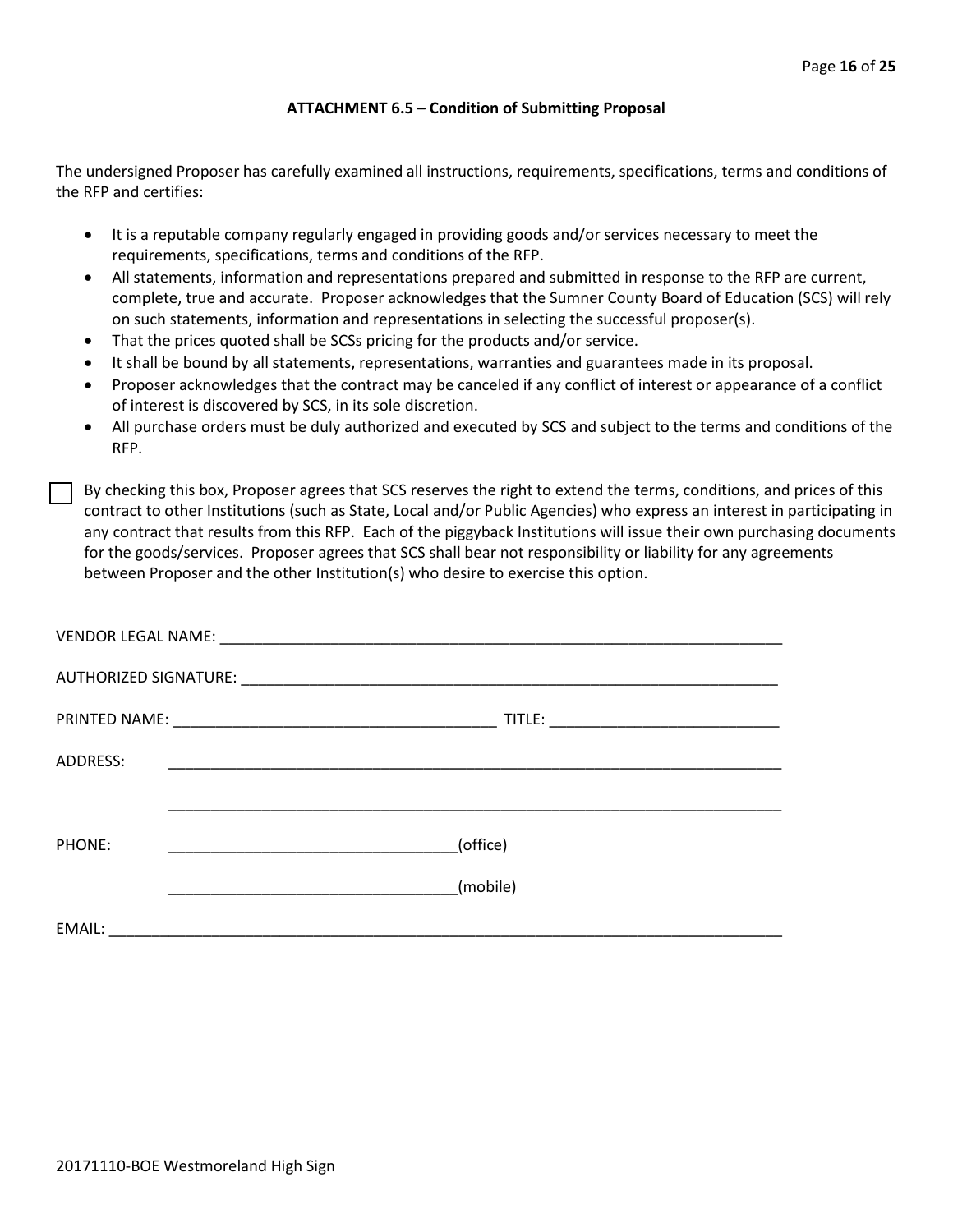#### **ATTACHMENT 6.6 – Statement of Non-Collusion**

The undersigned affirms that they are duly authorized to execute this contract, that this company, corporation, firm, partnership or individual has not prepared this proposal in collusion with any other respondent, and that the contents of this proposal as to prices, terms or conditions of said proposal have not been communicated by the undersigned nor by any employee or agent to any other person engaged in this type of business prior to the official opening of this proposal.

| Address: |          |
|----------|----------|
|          | (office) |
|          | (mobile) |
|          |          |
|          |          |
|          |          |
|          |          |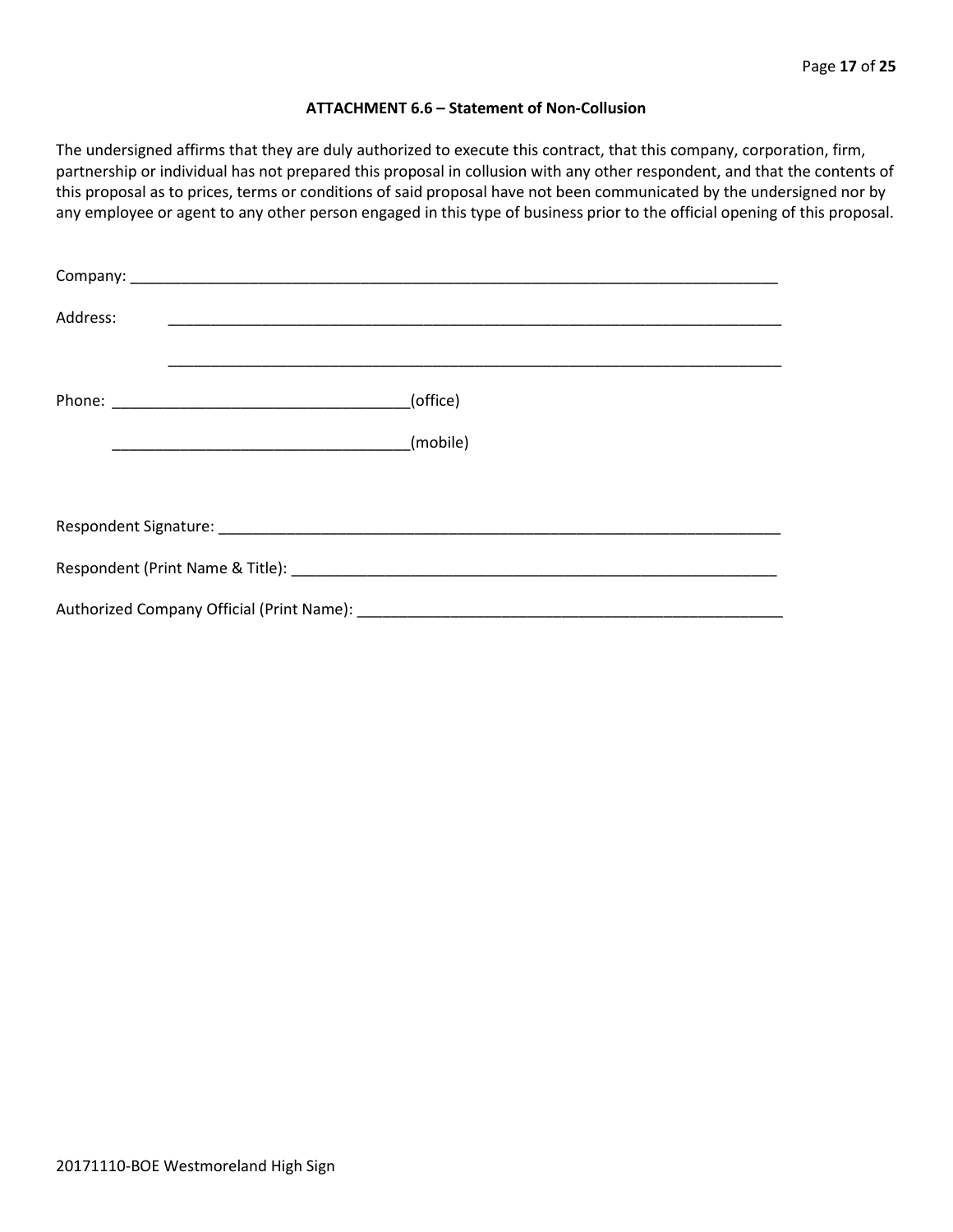#### **ATTACHMENT 6.7 – Attestation Re Personnel**

### **ATTESTATION RE PERSONNEL USED IN CONTRACT PERFORMANCE**

| <b>CONTRACTOR LEGAL ENTITY NAME:</b>                                   |  |
|------------------------------------------------------------------------|--|
| FEDERAL EMPLOYER IDENTIFICATION NUMBER:<br>(or Social Security Number) |  |

**The Contractor, identified above, does hereby attest, certify, warrant, and assure that the Contractor shall not knowingly utilize the services of an illegal immigrant in the performance of this Contract and shall not knowingly utilize the services of any subcontractor who will utilize the services of an illegal immigrant in the performance of this Contract.**

**SIGNATURE & DATE:**

NOTICE: This attestation MUST be signed by an individual empowered to contractually bind the Contractor.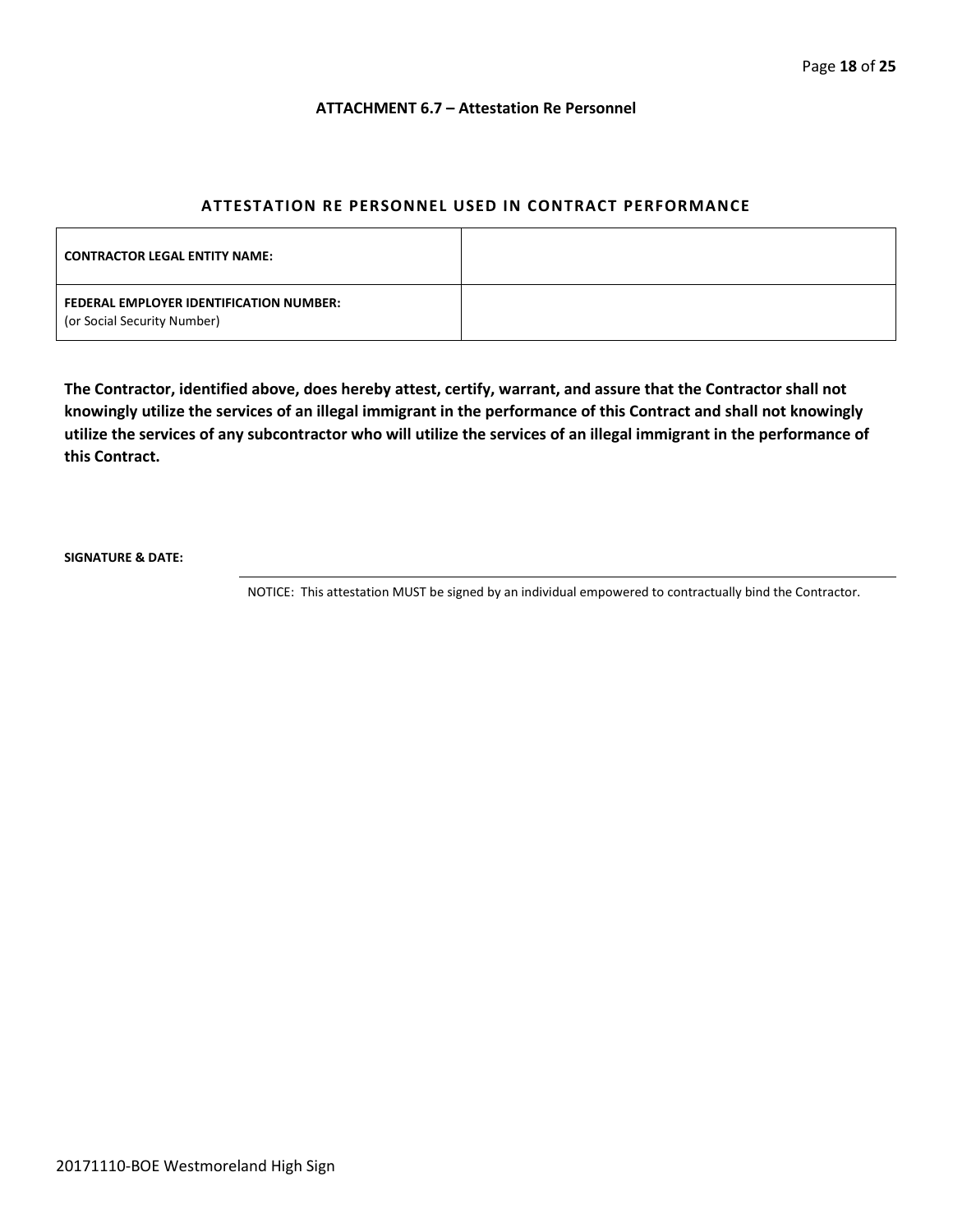#### **ATTACHMENT 6.8 – Drug Free Workplace Affidavit**

#### **DRUG-FREE WORKPLACE**

The Sumner County Board of Education is committed to maintaining a safe and productive work environment for its employees and to providing high quality service to its citizens. The goal of this policy is for Sumner County Board of Education employees and contractors to remain, or become and remain, drug-free. Abuse and dependency on alcohol and/or drugs can seriously affect the health of employees, contractors and citizens, jeopardize personal safety, impact the safety of others and impair job performance.

Drug-Free Workplace Act of 1988 – Sumner County Board of Education is governed by the Drug-Free Workplace Act of 1988 (Pub. L. 100-690, Title V, Subtitle D).

Omnibus Transportation Employee Testing Act of 1991 – Sumner County Board of Education is governed by the Omnibus Transportation Employee Testing Act of 1991 (Pub. L. 102-143, Title V).

Right to an Alcohol and Drug-Free Workplace - Employees have the right to work in an alcohol and drug-free environment and to work with persons free from the effects of alcohol and/or drugs.

Required Alcohol and Drug Tests - Alcohol and drug testing for safety sensitive employees shall be in accordance with the provisions contained in the Sumner County Board of Education Alcohol and Drug Policy adopted by departments which have safety sensitive positions.

Contracts – Any contractors providing goods or services to Sumner County Board of Education must comply with all State and Federal drug free workplace laws, rules and regulations and so certify this compliance by completion of the DRUG-FREE WORKPLACE AFFIDAVIT (attached page 2).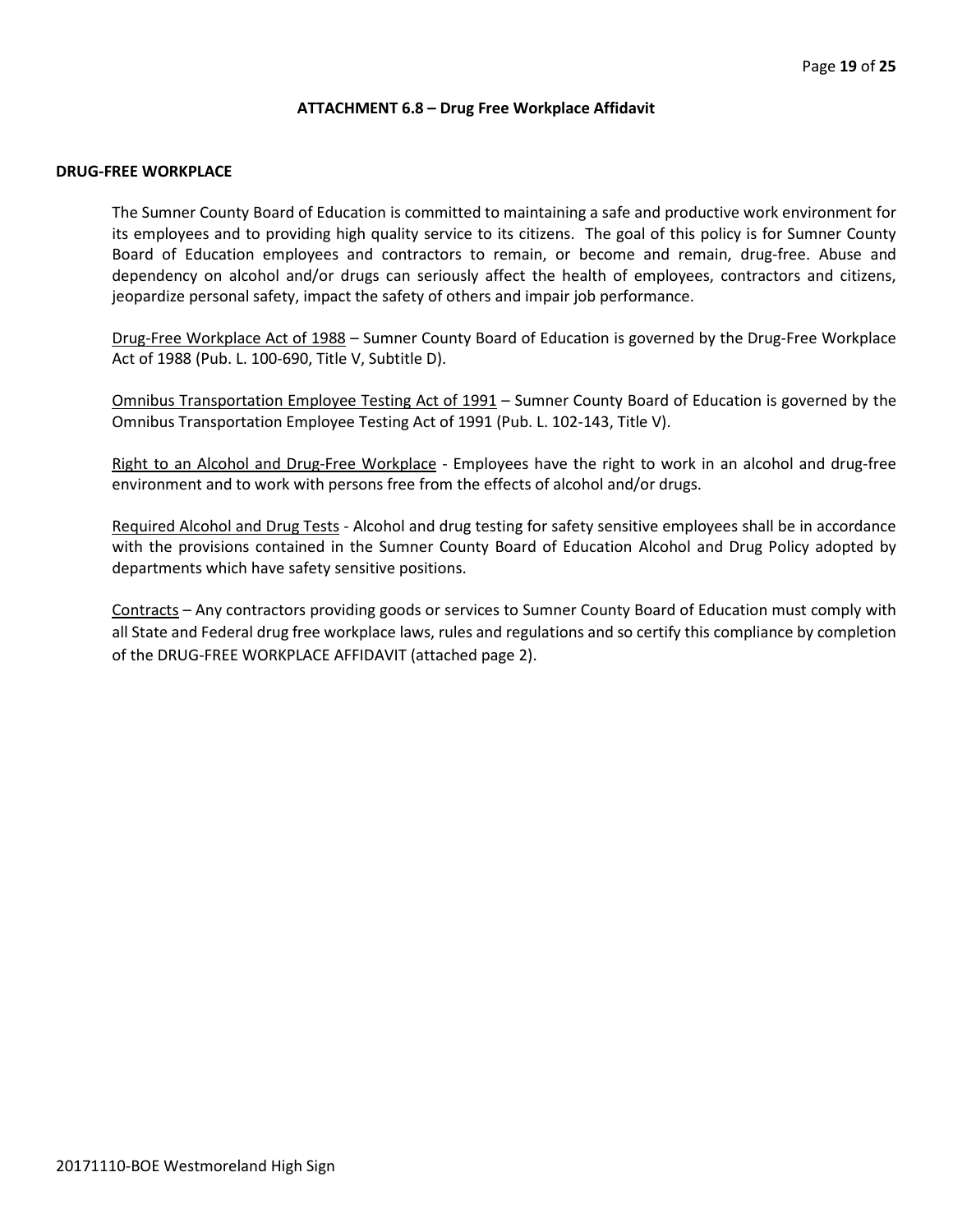#### **DRUG-FREE WORKPLACE AFFIDAVIT** (page 2)

STATE OF

COUNTY OF

The undersigned, principal officer of \_\_\_\_\_\_\_\_\_\_\_\_\_\_\_\_\_\_\_\_\_\_\_\_\_\_\_\_\_\_\_\_\_\_, an employer of five (5) or more employees contracting with Sumner County Board of Education to provide goods or services, hereby states under oath as follows:

- 1. The undersigned is a principal officer of \_\_\_\_\_\_\_\_\_\_\_\_\_\_\_\_\_\_\_\_\_\_\_\_\_\_\_\_\_\_\_\_\_\_\_\_\_\_\_ (hereinafter referred to as the "Company") and is duly authorized to execute this Affidavit on behalf of the Company.
- 2. The Company submits this Affidavit because it shall be receiving pay pursuant to a contract with the state or any local government to provide goods or services.
- 3. The Company is in compliance with all State and Federal Laws, Rules and Regulations requiring a drug-free workplace program.

Further affiant saith not.

Principal Officer:\_\_\_\_\_\_\_\_\_\_\_\_\_\_\_\_\_\_\_\_\_\_\_\_\_\_\_\_\_\_\_\_\_\_\_\_\_\_\_\_\_

STATE OF \_\_\_\_\_\_\_\_\_\_\_\_\_\_\_\_\_\_\_

COUNTY OF

Before me personally appeared \_\_\_\_\_\_\_\_\_\_\_\_\_\_\_\_\_\_\_\_\_\_\_\_\_\_\_\_\_\_, with whom I am personally acquainted (or proved to me on the basis of satisfactory evidence) and who acknowledged that such person executed the foregoing affidavit for the purposes therein contained.

Witness my hand and seal at office this \_\_\_\_\_\_\_\_\_\_\_\_\_ day of \_\_\_\_\_\_\_\_\_\_\_\_\_\_\_\_\_\_\_\_, 20\_\_\_\_.

Notary Public

My commission expires: \_\_\_\_\_\_\_\_\_\_\_\_\_\_\_\_\_\_\_\_\_\_\_

\_\_\_\_\_\_\_\_\_\_\_\_\_\_\_\_\_\_\_\_\_\_\_\_\_\_\_\_\_\_\_\_\_\_\_\_\_\_\_\_\_\_\_\_\_\_\_\_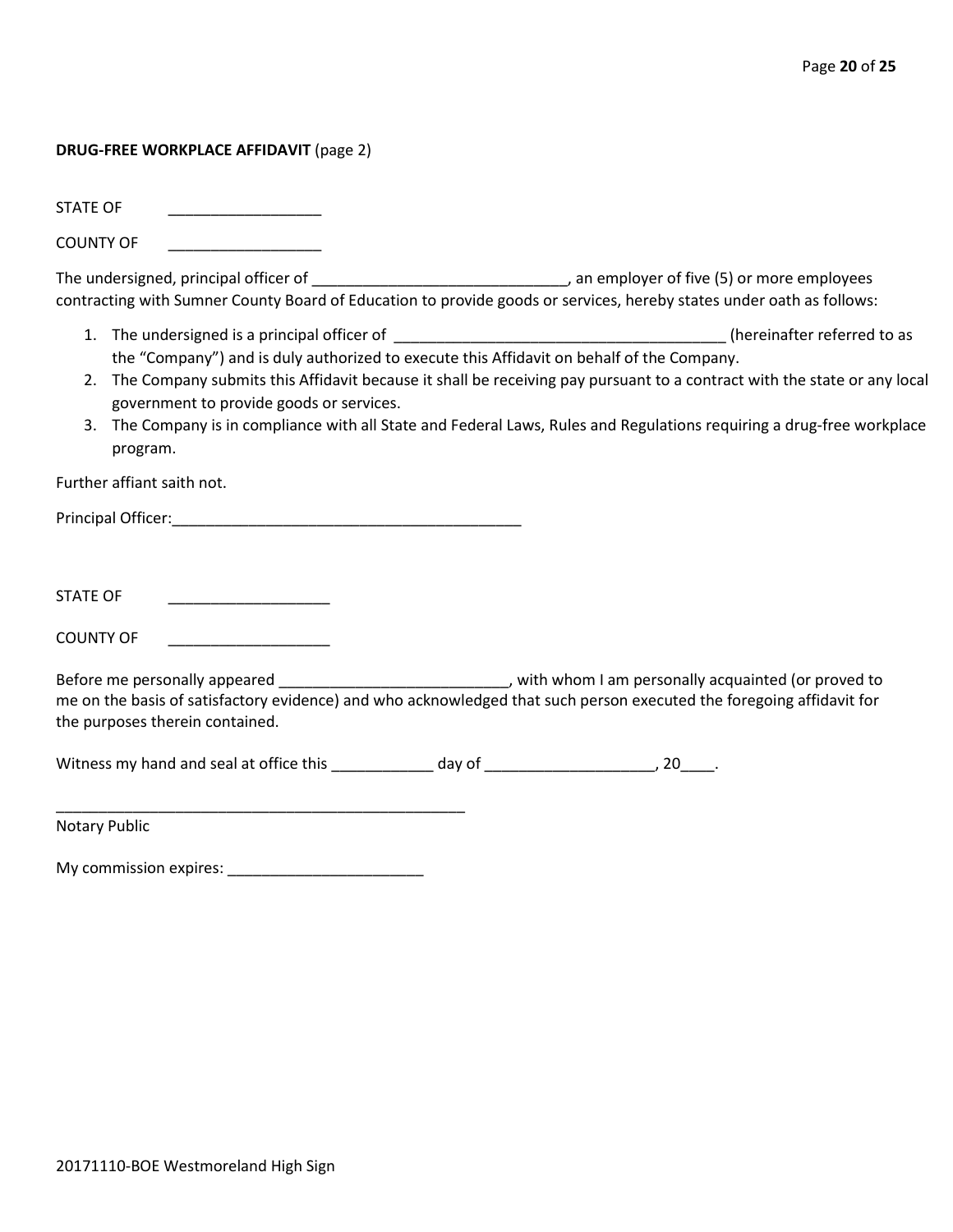#### **ATTACHMENT 6.9 – W9**

| <b>Request for Taxpayer</b><br>(Rev. December 2014)<br><b>Identification Number and Certification</b><br>Department of the Treasury<br>Internal Revenue Service<br>1 Name (as shown on your income tax return). Name is required on this line; do not leave this line blank.<br>2 Business name/disregarded entity name, if different from above                                                                                                                                                                                                                                                                                                                                                                                                                                                                                                                                                                                                                                                                                                                                                                                                                                                                                                                                                                                                                                                              |                                                                                                                                                                                                                                                                                                 |                                                                                                                                                                                                                                                                                                                                                                                                                                                                                                                                                                                                                                                                                                                                                                                                      |                                                                                                                                                                            |  |  |  |  | Give Form to the<br>send to the IRS. |  | requester. Do not |  |  |
|---------------------------------------------------------------------------------------------------------------------------------------------------------------------------------------------------------------------------------------------------------------------------------------------------------------------------------------------------------------------------------------------------------------------------------------------------------------------------------------------------------------------------------------------------------------------------------------------------------------------------------------------------------------------------------------------------------------------------------------------------------------------------------------------------------------------------------------------------------------------------------------------------------------------------------------------------------------------------------------------------------------------------------------------------------------------------------------------------------------------------------------------------------------------------------------------------------------------------------------------------------------------------------------------------------------------------------------------------------------------------------------------------------------|-------------------------------------------------------------------------------------------------------------------------------------------------------------------------------------------------------------------------------------------------------------------------------------------------|------------------------------------------------------------------------------------------------------------------------------------------------------------------------------------------------------------------------------------------------------------------------------------------------------------------------------------------------------------------------------------------------------------------------------------------------------------------------------------------------------------------------------------------------------------------------------------------------------------------------------------------------------------------------------------------------------------------------------------------------------------------------------------------------------|----------------------------------------------------------------------------------------------------------------------------------------------------------------------------|--|--|--|--|--------------------------------------|--|-------------------|--|--|
| N<br>Specific Instructions on page<br>4 Exemptions (codes apply only to<br>3 Check appropriate box for federal tax classification; check only one of the following seven boxes:<br>certain entities, not individuals; see<br>C Corporation<br>S Corporation Partnership<br>Trust/estate<br>Individual/sole proprietor or<br>instructions on page 3):<br>single-member LLC<br>Print or type<br>Exempt payee code (if any)<br>Limited liability company. Enter the tax classification (C=C corporation, S=S corporation, P=partnership) ▶<br>Exemption from FATCA reporting<br>Note. For a single-member LLC that is disregarded, do not check LLC; check the appropriate box in the line above for<br>the tax classification of the single-member owner.<br>code (if any)<br>(Applies to accounts maintained outside the U.S.)<br>Other (see instructions) ▶<br>5 Address (number, street, and apt. or suite no.)<br>Requester's name and address (optional)<br>6 City, state, and ZIP code<br>See<br>7 List account number(s) here (optional)                                                                                                                                                                                                                                                                                                                                                                 |                                                                                                                                                                                                                                                                                                 |                                                                                                                                                                                                                                                                                                                                                                                                                                                                                                                                                                                                                                                                                                                                                                                                      |                                                                                                                                                                            |  |  |  |  |                                      |  |                   |  |  |
|                                                                                                                                                                                                                                                                                                                                                                                                                                                                                                                                                                                                                                                                                                                                                                                                                                                                                                                                                                                                                                                                                                                                                                                                                                                                                                                                                                                                               |                                                                                                                                                                                                                                                                                                 |                                                                                                                                                                                                                                                                                                                                                                                                                                                                                                                                                                                                                                                                                                                                                                                                      |                                                                                                                                                                            |  |  |  |  |                                      |  |                   |  |  |
| Part I<br><b>Taxpayer Identification Number (TIN)</b><br>Social security number<br>Enter your TIN in the appropriate box. The TIN provided must match the name given on line 1 to avoid<br>backup withholding. For individuals, this is generally your social security number (SSN). However, for a<br>resident alien, sole proprietor, or disregarded entity, see the Part I instructions on page 3. For other<br>-<br>entities, it is your employer identification number (EIN). If you do not have a number, see How to get a<br>TIN on page 3.<br>or<br><b>Employer identification number</b><br>Note. If the account is in more than one name, see the instructions for line 1 and the chart on page 4 for<br>guidelines on whose number to enter.                                                                                                                                                                                                                                                                                                                                                                                                                                                                                                                                                                                                                                                       |                                                                                                                                                                                                                                                                                                 |                                                                                                                                                                                                                                                                                                                                                                                                                                                                                                                                                                                                                                                                                                                                                                                                      |                                                                                                                                                                            |  |  |  |  |                                      |  |                   |  |  |
|                                                                                                                                                                                                                                                                                                                                                                                                                                                                                                                                                                                                                                                                                                                                                                                                                                                                                                                                                                                                                                                                                                                                                                                                                                                                                                                                                                                                               |                                                                                                                                                                                                                                                                                                 |                                                                                                                                                                                                                                                                                                                                                                                                                                                                                                                                                                                                                                                                                                                                                                                                      |                                                                                                                                                                            |  |  |  |  |                                      |  |                   |  |  |
| Part II                                                                                                                                                                                                                                                                                                                                                                                                                                                                                                                                                                                                                                                                                                                                                                                                                                                                                                                                                                                                                                                                                                                                                                                                                                                                                                                                                                                                       | <b>Certification</b>                                                                                                                                                                                                                                                                            |                                                                                                                                                                                                                                                                                                                                                                                                                                                                                                                                                                                                                                                                                                                                                                                                      |                                                                                                                                                                            |  |  |  |  |                                      |  |                   |  |  |
| Under penalties of perjury, I certify that:<br>1. The number shown on this form is my correct taxpayer identification number (or I am waiting for a number to be issued to me); and<br>2. I am not subject to backup withholding because: (a) I am exempt from backup withholding, or (b) I have not been notified by the Internal Revenue<br>Service (IRS) that I am subject to backup withholding as a result of a failure to report all interest or dividends, or (c) the IRS has notified me that I am<br>no longer subject to backup withholding; and<br>3. I am a U.S. citizen or other U.S. person (defined below); and<br>4. The FATCA code(s) entered on this form (if any) indicating that I am exempt from FATCA reporting is correct.<br>Certification instructions. You must cross out item 2 above if you have been notified by the IRS that you are currently subject to backup withholding<br>because you have failed to report all interest and dividends on your tax return. For real estate transactions, item 2 does not apply. For mortgage<br>interest paid, acquisition or abandonment of secured property, cancellation of debt, contributions to an individual retirement arrangement (IRA), and<br>generally, payments other than interest and dividends, you are not required to sign the certification, but you must provide your correct TIN. See the<br>instructions on page 3. |                                                                                                                                                                                                                                                                                                 |                                                                                                                                                                                                                                                                                                                                                                                                                                                                                                                                                                                                                                                                                                                                                                                                      |                                                                                                                                                                            |  |  |  |  |                                      |  |                   |  |  |
| Sign                                                                                                                                                                                                                                                                                                                                                                                                                                                                                                                                                                                                                                                                                                                                                                                                                                                                                                                                                                                                                                                                                                                                                                                                                                                                                                                                                                                                          | Signature of                                                                                                                                                                                                                                                                                    |                                                                                                                                                                                                                                                                                                                                                                                                                                                                                                                                                                                                                                                                                                                                                                                                      |                                                                                                                                                                            |  |  |  |  |                                      |  |                   |  |  |
|                                                                                                                                                                                                                                                                                                                                                                                                                                                                                                                                                                                                                                                                                                                                                                                                                                                                                                                                                                                                                                                                                                                                                                                                                                                                                                                                                                                                               | Here<br>Date $\blacktriangleright$<br>U.S. person ▶<br>· Form 1098 (home mortgage interest), 1098-E (student loan interest), 1098-T<br><b>General Instructions</b><br>(tuition)<br>Section references are to the Internal Revenue Code unless otherwise noted.<br>· Form 1099-C (canceled debt) |                                                                                                                                                                                                                                                                                                                                                                                                                                                                                                                                                                                                                                                                                                                                                                                                      |                                                                                                                                                                            |  |  |  |  |                                      |  |                   |  |  |
| Future developments. Information about developments affecting Form W-9 (such<br>as legislation enacted after we release it) is at www.irs.gov/fw9.<br><b>Purpose of Form</b>                                                                                                                                                                                                                                                                                                                                                                                                                                                                                                                                                                                                                                                                                                                                                                                                                                                                                                                                                                                                                                                                                                                                                                                                                                  |                                                                                                                                                                                                                                                                                                 |                                                                                                                                                                                                                                                                                                                                                                                                                                                                                                                                                                                                                                                                                                                                                                                                      | . Form 1099-A (acquisition or abandonment of secured property)<br>Use Form W-9 only if you are a U.S. person (including a resident alien), to<br>provide your correct TIN. |  |  |  |  |                                      |  |                   |  |  |
| An individual or entity (Form W-9 requester) who is required to file an information<br>return with the IRS must obtain your correct taxpayer identification number (TIN)<br>which may be your social security number (SSN), individual taxpayer identification<br>number (ITIN), adoption taxpayer identification number (ATIN), or employer<br>identification number (EIN), to report on an information return the amount paid to<br>you, or other amount reportable on an information return. Examples of information<br>returns include, but are not limited to, the following:<br>· Form 1099-INT (interest earned or paid)<br>. Form 1099-DIV (dividends, including those from stocks or mutual funds)<br>* Form 1099-MISC (various types of income, prizes, awards, or gross proceeds)<br>. Form 1099-B (stock or mutual fund sales and certain other transactions by                                                                                                                                                                                                                                                                                                                                                                                                                                                                                                                                   |                                                                                                                                                                                                                                                                                                 | If you do not return Form W-9 to the requester with a TIN, you might be subject<br>to backup withholding. See What is backup withholding? on page 2.<br>By signing the filled-out form, you:<br>1. Certify that the TIN you are giving is correct (or you are waiting for a number<br>to be issued).<br>2. Certify that you are not subject to backup withholding, or<br>3. Claim exemption from backup withholding if you are a U.S. exempt payee. If<br>applicable, you are also certifying that as a U.S. person, your allocable share of<br>any partnership income from a U.S. trade or business is not subject to the<br>withholding tax on foreign partners' share of effectively connected income, and<br>4. Certify that FATCA code(s) entered on this form (if any) indicating that you are |                                                                                                                                                                            |  |  |  |  |                                      |  |                   |  |  |
|                                                                                                                                                                                                                                                                                                                                                                                                                                                                                                                                                                                                                                                                                                                                                                                                                                                                                                                                                                                                                                                                                                                                                                                                                                                                                                                                                                                                               | brokers)<br>exempt from the FATCA reporting, is correct. See What is FATCA reporting? on<br>page 2 for further information.<br>· Form 1099-S (proceeds from real estate transactions)<br>. Form 1099-K (merchant card and third party network transactions)                                     |                                                                                                                                                                                                                                                                                                                                                                                                                                                                                                                                                                                                                                                                                                                                                                                                      |                                                                                                                                                                            |  |  |  |  |                                      |  |                   |  |  |

Cat. No. 10231X

Form W-9 (Rev. 12-2014)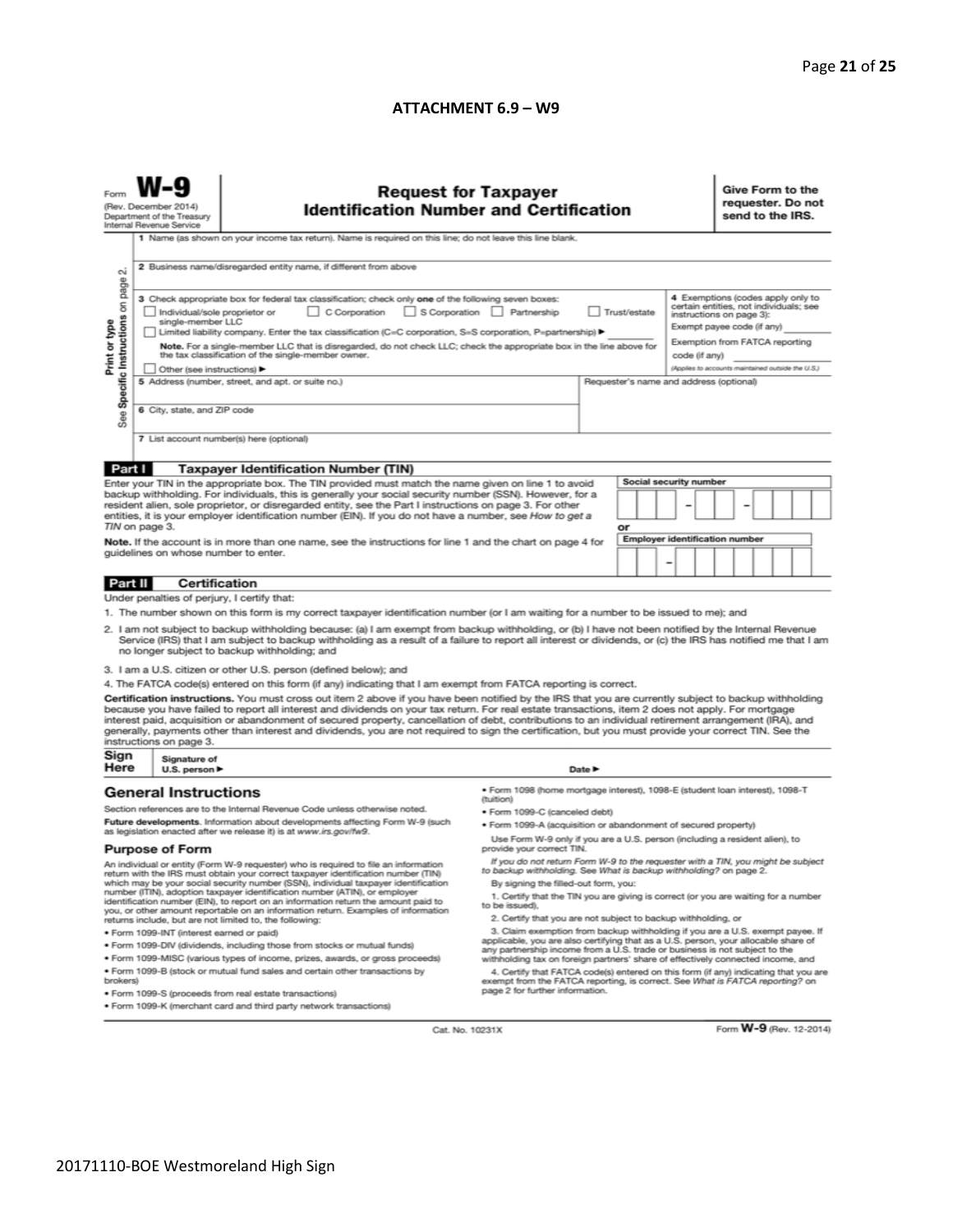#### **ATTACHMENT 6.10 – Standard Terms & Conditions SUMNER COUNTY BOARD OF EDUCATION (SCS)**

#### **1. PREPARATION AND SUBMISSION OF BID.**

- **a.** Failure to examine any drawings**,** specifications, or instructions will be at the bidder's risk.
- **b.** BID SUBMITTAL / SIGNATURE: Bid shall give the full name and business address of the bidder. If the bidder is a corporation, the name shall be stated as it is in the corporate charter. Bids must be signed in ink by the bidder's authorized agent. Unsigned bids will be rejected. Bids are to be sealed and the outside of the envelope is to reference the bid number. The person signing the bid must show his title, and if requested by the institution, must furnish satisfactory proof of his or her authority to bind his or her company in contract. Bidder understands that by submitting a bid with an authorized signature, it shall constitute an offer to the institution. Bids must be typewritten or in ink; otherwise they may not be considered. Purchase orders will be issued to the firm name appearing on the W9. Facsimile responses will not be considered.
- **c.** SCS is not responsible for any costs incurred by any vendor pursuant to the RFP. The vendor shall be responsible for all costs incurred in connection with the preparation and submission of its proposal.
- **d.** All bids that exceed \$25,000 must have the Company Name, License Number, Expiration Date thereof and License Classification of Contractor listed on the outside of the sealed envelope. As required by State of Tennessee Code Annotated 62-6-119.
- **e.** Bids are to be received in the location designated on the bid no later than the specified date and time. Late bids will NOT be opened or considered.
- **f.** No erasures permitted. Errors may be crossed out and corrections printed in ink or typewritten adjacent to error and must be initialed in ink by person signing bid.
- **g.** Specifications: Reference to available specifications shall be sufficient to make the terms of the specifications binding on the bidder. The use of the name of a manufacturer, or any special brand or make in describing an item does not restrict the bidder to that manufacturer or specific article, unless specifically stated. Comparable products of other manufacturers will be considered if proof of compatibility is contained in the bid. Bidders are required to notify SCSs RFQ Coordinator whenever specifications/procedures are not perceived to be fair and open. The articles on which the bids are submitted must be equal or superior to that specified. Informative and Descriptive Literature: The bidder must show brand or trade names of the articles bid, when applicable. It shall be the responsibility of the vendor, including vendors whose product is referenced, to furnish with the bid such specifications, catalog pages, brochures or other data as will provide an adequate basis for determining the quality and functional capabilities of the product offered. Failure to provide this data may be considered valid justification for rejection of bid.
- **h.** Samples: Samples of items when called for, must be furnished free of expense, and if not destroyed will, upon vendor's request within ten (10) days of bid opening, be returned at the bidder's expense. Each sample must be labeled with the bidder's name, manufacturer's brand name and number, bid number and item reference.
- **i.** Time of Performance: The number of calendar days in which delivery is to be made after receipt of order shall be stated in the bid and may be a factor in making an award, price notwithstanding. If no delivery time is stated in the bid, bidder agrees that delivery is to be made within two weeks (10 business days) of order.
- **j.** Transportation and delivery charges should be included in the price and be fully prepaid by the vendor to the destination specified in the bid. Bid prices shall include delivery of all items F.O.B. destination.
- **k.** New materials and supplies must be delivered unless otherwise specifically stated in the bid.
- **l.** Alternate/multiple bids will not be considered unless specifically called for in the bid.
- **m.** Only bids submitted on bid forms furnished by SCS will be considered.
- n. By signing this bid where indicated, the bidder agrees to strictly abide by all local, state and federal statutes and regulations. The bidder further certifies that this bid is made without collusion or fraud.
- **o.** Failure to Bid/Error in Bid. In case of error in the extension of prices in the bid, the unit price will govern. Late bids will NOT be opened or considered. Bidders are cautioned to verify their bids before submission, as amendments received after the bid deadline will not be considered. No bid shall be altered, amended or withdrawn after opening. After bid opening, a bidder may withdraw a bid only when there is obvious clerical error such as a misplaced decimal point, or when enforcement of the bid would impose unconscionable hardship due to an error in the bid resulting in a quotation substantially below the other bids received. Bid withdrawals will be considered by SCS only upon written request of the bidder.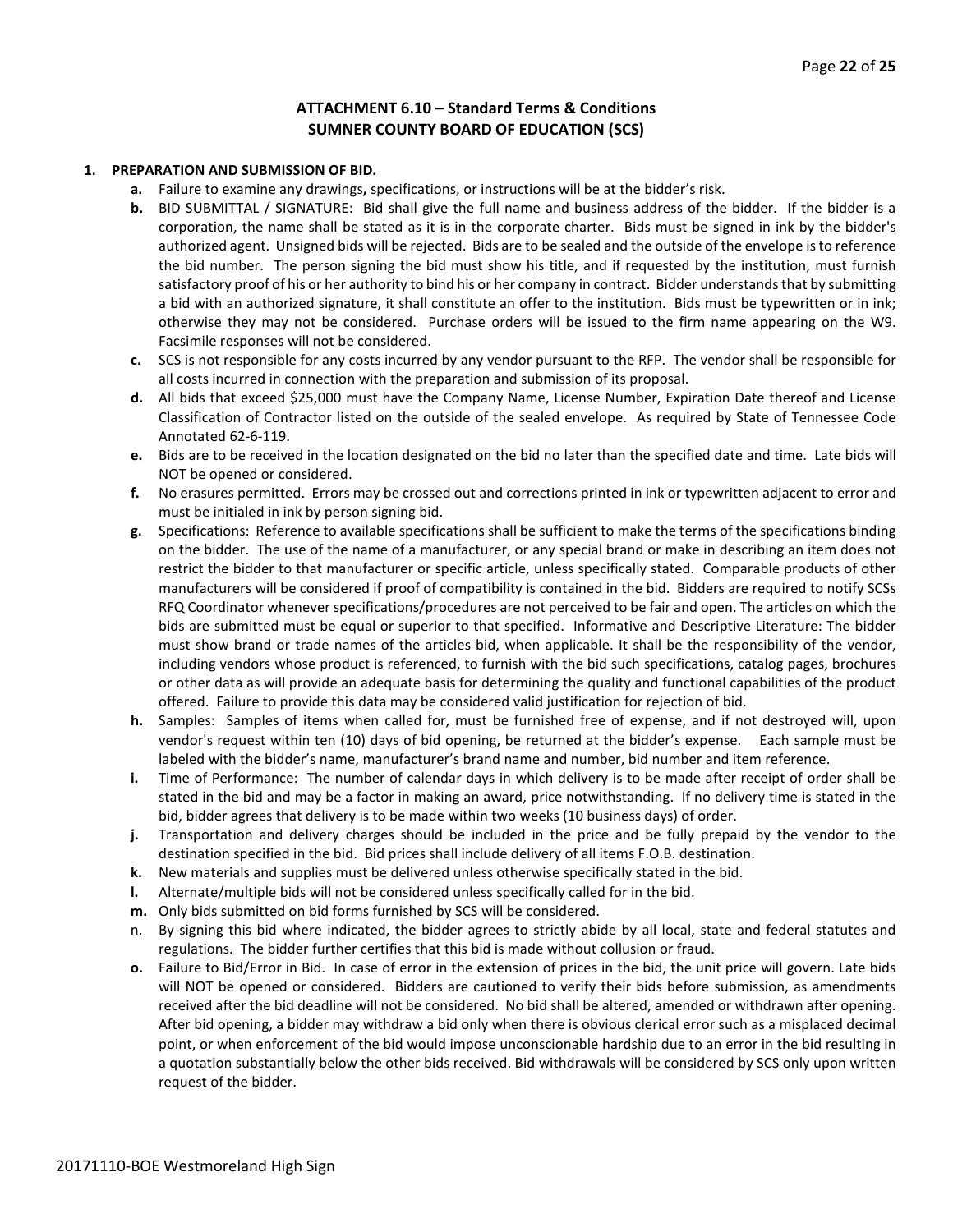- **2. OPEN RECORDS.** In order to comply with the provisions of the Tennessee Open Records Act, all bids will be publicly opened and are subject to public inspection after the award upon written request. Bidders may be present at bid opening. Summary information will be posted the SCS website, www.sumnerschools.org, under the Invitation to Bid link.
- **3. ACCEPTANCE AND AWARD.** SCS reserves the right to reject any and all bids and to waive any informality in bids and, unless otherwise specified by the bidder to accept any item in the bid. Action to reject all bids shall be taken for unreasonably high prices, errors in the bid documents, cessation of need, unavailability of funds, or any other reason approved by SCS.
	- a. Contracts and purchases will be made with the lowest, responsive, responsible, qualified bidder. The quality of the articles to be supplied, their conformity with the specifications, their suitability to the requirements of SCS, cash discount offered and the delivery terms will be taken into consideration.
	- b. Any deviation from these stated terms, specifications and conditions must be coordinated with and approved in writing by the Purchasing Supervisor.
	- c. Prices quoted on the response (if any) are to be considered firm and binding until the said equipment, supplies or services are in the possession of SCS.
	- d. SCS reserves the right to order more or less than the quantity listed in the bid.
	- e. If a bidder fails to state a time within which a bid must be accepted, it is understood and agreed that the Institution shall have ninety (90) days to accept.
	- f. In accordance with SCS policy, no purchase or contract is authorized or valid until the issuance of a SCS Purchase Order which shall be mailed or otherwise furnished to the successful bidder. No SCS employee is authorized to purchase equipment, supplies or services prior to the issuance of such a Purchase order.
	- g. The contract may not be assigned without written SCS consent.
	- h. If the appropriate space is marked on the bid, other Institutions (such as State, Local and/or Public Agencies) may purchase off the contract during the same period as SCS.
	- i. The awarded bidder will be required to post a performance and payment bond in the amount of 25% of the contract price if it exceeds \$100,000 as stated by State of Tennessee Code Annotated 12-4-201.
	- j. If the project cost is in excess of \$25,000 a performance bond must be secured by the requesting party in an amount equal to the market improvement value.
- **4. PAYMENTS.** Payment terms must be specified in the bid response, including any discounts for early payment. Partial payments will not be approved unless justification for such payment can be shown. Terms will be NET 30 days. Payment will not be made until the conditions and specifications of the RFP are inspected and approved as conforming by persons appointed by SCS.
- **5. DEFAULT OF SELECTED VENDOR.** In case of vendor default, SCS may procure the articles or services from other sources and hold the defaulting vendor responsible for any resulting cost. If a successful bidder violates any terms of their bid, the contract, school board policy or any law they may be disqualified from bidding for a period of two (2) years for minor violations or longer for major violations. Bids from disqualified bidders will not be accepted during the period of disqualification.
- **6. INSPECTION OF PURCHASES.** Articles received which are not equivalent will not be accepted and will be picked up by the vendor or returned to vendor, shipping charges collect. SCS shall have a reasonable period in which to inspect and accept or reject materials without liability. If necessity requires SCS to use nonconforming materials, an appropriate reduction in payment may be made.
- **7. TAXES.** SCS is tax exempt; do not include taxes in quotation. Vendors making improvements or additions to, or performing repair work on real property for SCS are liable for any applicable sales or use tax on tangible personal property used in connection with the contract or furnished to vendors by SCS for use under the contract.
- **8. NONDISCRIMINATION.** SCS is an equal opportunity employer. SCS and bidder agree to comply with Titles VI and VII of the Civil Rights Act of 1964, Title IX of the Education Amendments of 1972, Section 504 of the Rehabilitation Act of 1973, Executive Order 11,246, the Americans with Disabilities Act of 1990 and the related regulations to each. Each party assures that it will not discriminate against any individual or business because of race, religion, creed, color, sex, age, disability, veteran status or national origin. In the event that any claims should arise with regards to violations of any such local, state or federal law, statues, rule or regulations, the vendor will indemnify and hold SCS harmless for any damages, including court costs or attorney fees, which might be incurred.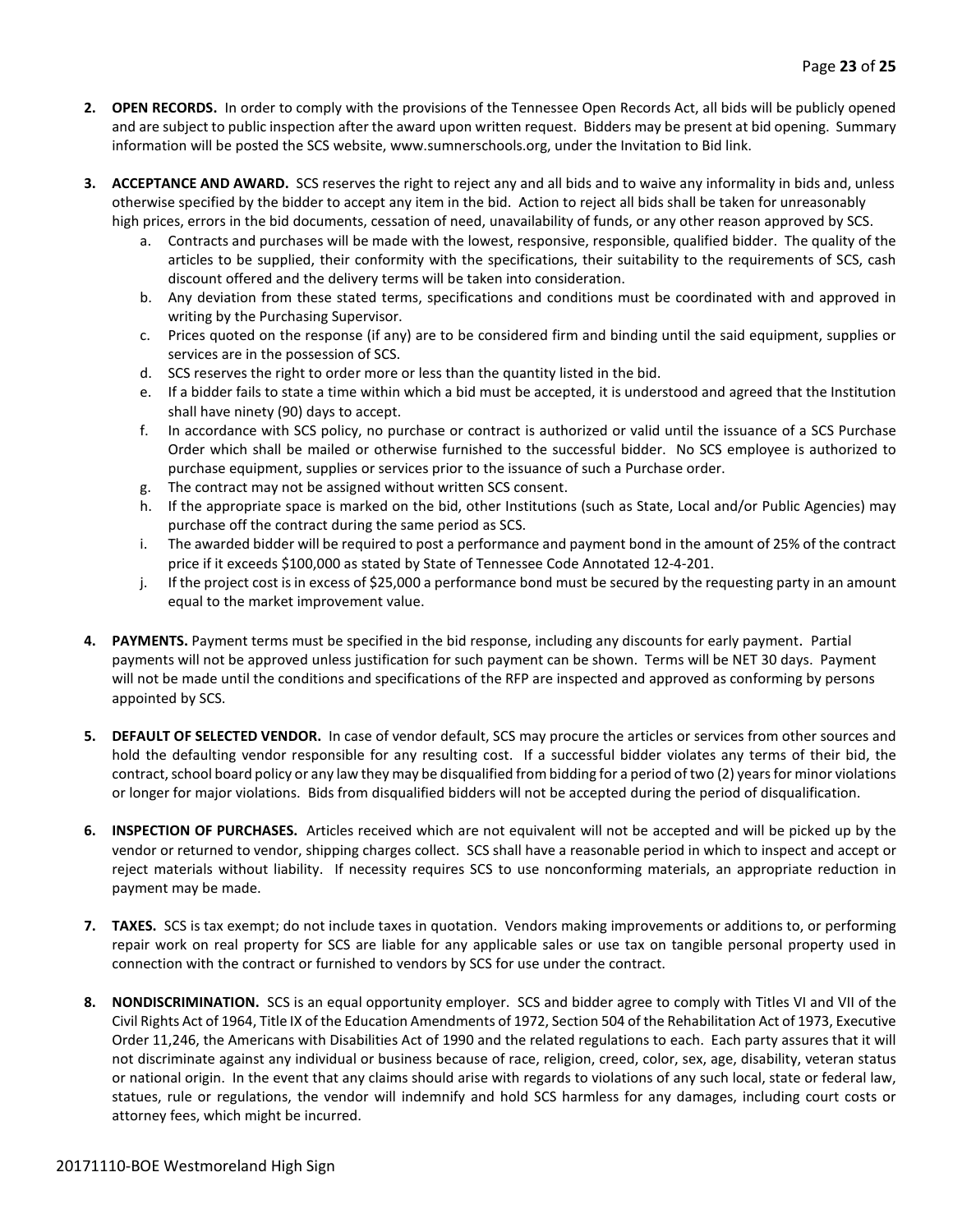- **9. PROHIBITIONS/NO VENDOR CONTRACT FORM/TENNESSEE LAW.** Acceptance of gifts from vendors is prohibited. TCA §12- 3-106. The contract documents for purchase under this bid request shall consist of the successful bidder's bid and SCSs purchase order. **The bidder may request exceptions to terms and conditions and/or request SCS to accept other terms and conditions by means of subsequent documents such as invoices, warranty agreements, license agreements, etc. All subsequent document shall be open to revision for impermissible language. SCS reserves the right to render the bid unresponsive and subject the bid to rejection if successful terms cannot be negotiated. The contract shall be governed by Tennessee law.**
- **10. PROHIBITION ON HIRING ILLEGAL IMMIGRANTS.** Tennessee Public Chapter No. 878 of 2006, TCA 12-4-124, requires that Contractor attest in writing that Contractor will not knowingly utilize the services of illegal immigrants in the performance of this Contract and will not knowingly utilize the services of any subcontractor, if permitted under this Contract, who will utilize the services of illegal immigrants in the performance of this Contract. The attestation shall be made on the form, Attestation re Personnel Used in Contract Performance ("the Attestation"), which is attached and hereby incorporated by this reference.
- **11. SALES AND USE TAX.** Before the Purchase Order/Contract resulting from this RFQ is signed, the apparent successful bidder must be registered with the Department of Revenue for the collection of Tennessee sales and use tax.
- **12. ASSIGNMENT.** Neither the vendor nor SCS may assign this agreement without prior written consent of the other party.
- **13. LIABILITIES.** The vendor shall indemnify SCS against liability for any suits, actions or claims of any character arising from or relating to the performance under this agreement by the vendor or its subcontractors. SCS has no obligation for the payment of any judgement or the settlement of any claim made against the vendor or its subcontractors as a result of obligations under this contract.
- **14. APPLICABLE LAW.** Any contract shall be interpreted under the laws and statutes of the State of Tennessee. SCS does not enter into contracts which provide for mediation or arbitration. Any action arising from any contract made from this RFP shall be brought in the state courts in Sumner County, TN or in the United States Federal District Court for the Middle District of Tennessee.

Additionally, it is a violation of state statutes to purchase materials, supplies, services or any other item from a vendor that is a commissioner, official, employee or board member that has any financial or beneficial interest in such transaction.

- **15. FUNDS**. The Proposer understands and accepts the non-appropriation of funds provision of SCS.
- **16. DATA PRIVACY AND SECURITY**. Personal Information (PI) includes but is not limited to that information protected by HIPAA, the HITECH Act, FERPA, or Gramm-Leach-Bliley) or such information which would allow a third party to gain access to the personal, medical or financial records of any of any party. Vendor represents and warrants that its collection, access, use, storage, disposal and disclosure of PI complies with all applicable federal and state privacy and data protection laws. Vendor represents and warrants that Vendor will maintain compliance with the SSAE 16 standard, and shall undertake any audits and risk assessments Vendor deems necessary to maintain compliance with SSAE16. If PI provided by SCS to Vendor is subject to FERPA. Vendor agrees that in its handling of FERPA data it will perform as a school official as that term is defined by FERPA regulations. Vendor acknowledges that its improper disclosure or re-disclosure of PI covered by FERPA may, under certain circumstances, result in Vendor's exclusion from eligibility to contract with SCS for at least five (5) years. Vendor shall provide SCS with the name and contact information for an employee of Vendor who shall serve as SCS's primary security contact and shall be available to assist Customer twenty-four (24) hours per day, seven (7) days per week as a contact in resolving obligations associated with any security incident in which it is reasonably suspected that there has been a breach of information security. Vendor shall immediately mitigate or resolve any Security Incident, at Vendor's expense and in accordance with applicable privacy rights, laws, regulations and standards. Vendor shall reimburse SCS for actual costs incurred by SCS in responding to, and mitigating damages caused by, any Security Incident, including all costs of notice and/or remediation incurred under applicable law as a result of the Security Incident.
- **17. IRAN DIVESTMENT ACT.** By submission of this bid, each bidder and each person signing on behalf of any bidder certified, and in the case of a joint bid each party thereto certifies as to its own organization, under penalty of perjury, that to the best of its knowledge and belief that each bidder is not on the list created pursuant to TCA 12-12-106.